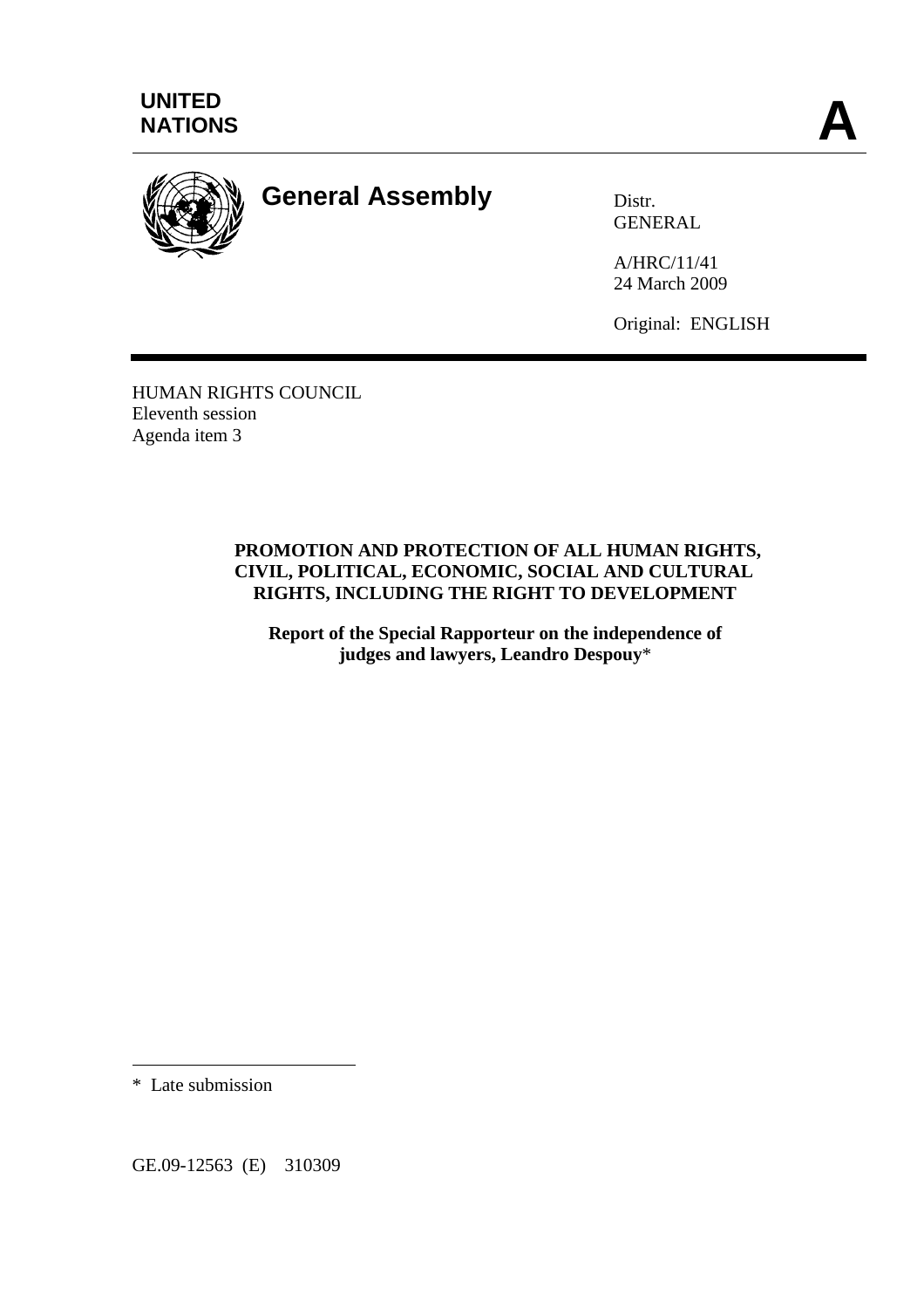#### **Summary**

 The present report of the Special Rapporteur on the independence of judges and lawyers comprises four main parts. In chapter II, the report describes the Special Rapporteur's activities between May 2008 and March 2009, including country visits conducted during this period.

 The Special Rapporteur has devoted this last thematic report to an analysis of parameters necessary to effectively guarantee the independence of judges (chap. III). He analyses both individual and institutional elements, which he deems able to reinforce or hamper the independent administration of justice. He refers to a wealth of international and regional standards relevant to the independence of the judiciary and the extensive work of the treaty bodies and decisions from regional organizations as well as previous work of the mandate.

 Lastly, the report indicates the main recent developments in the area of international justice (chap. IV) by looking at developments in the different cases before the International Criminal Court. The Special Rapporteur also refers to recent judgments of the International Criminal Tribunal for the former Yugoslavia and the International Criminal Tribunal for Rwanda and examines progress made by the Extraordinary Chambers in the Court of Cambodia. Furthermore, the report refers to the Special Tribunal for Lebanon and the institution of proceedings by Belgium before the International Court of Justice concerning the case of the former President of Chad, Hissène Habré.

 The Special Rapporteur's conclusions and recommendations are presented in chapter V and focus on measures to be taken by Member States to strengthen the independence of judges, in both its individual and institutional dimensions.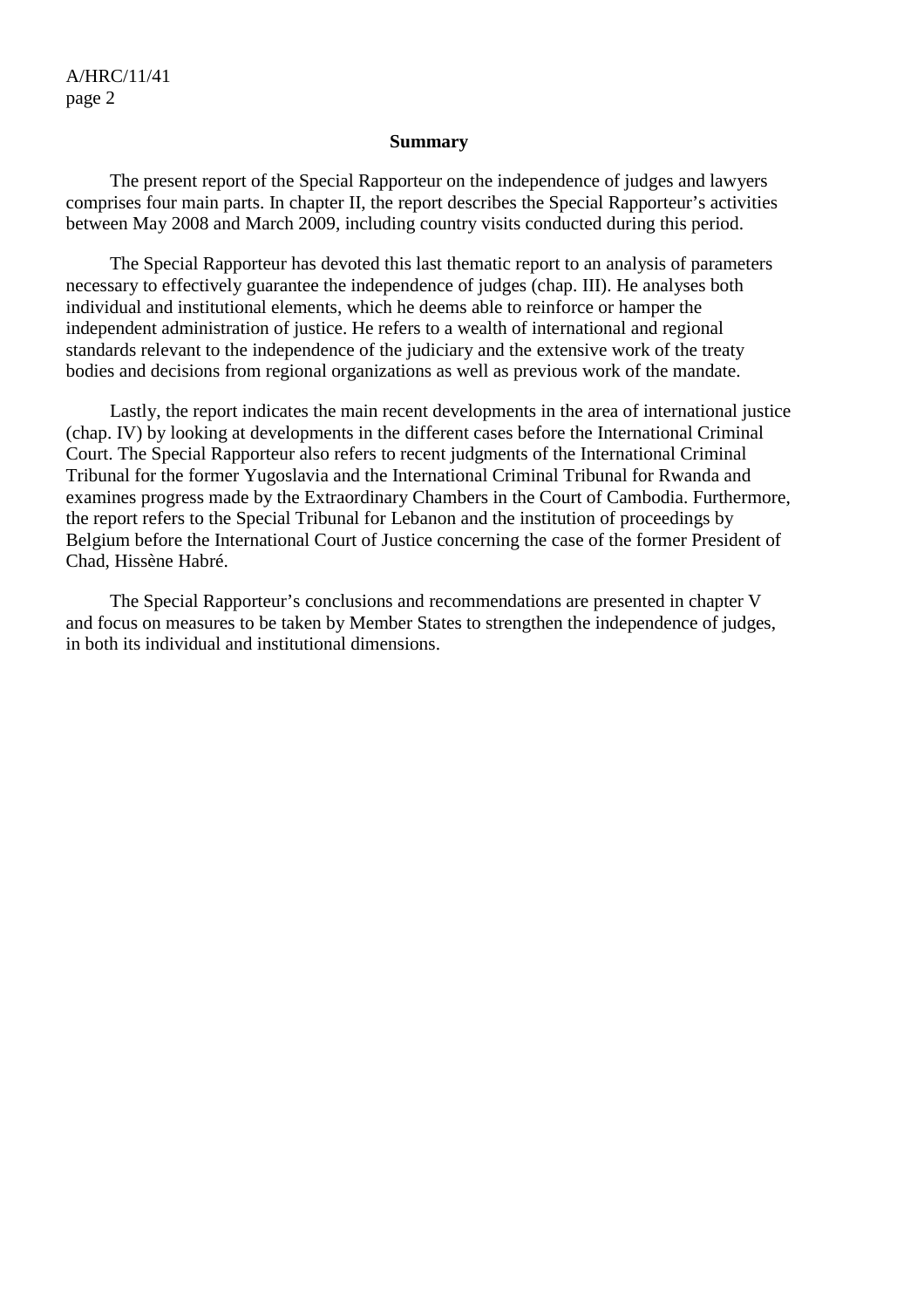## **CONTENTS**

# *Paragraphs Page*

|                                                          | $\overline{4}$ |
|----------------------------------------------------------|----------------|
|                                                          |                |
|                                                          |                |
| IV. MAJOR DEVELOPMENTS IN INTERNATIONAL JUSTICE  85 - 94 | 25             |
|                                                          | 26             |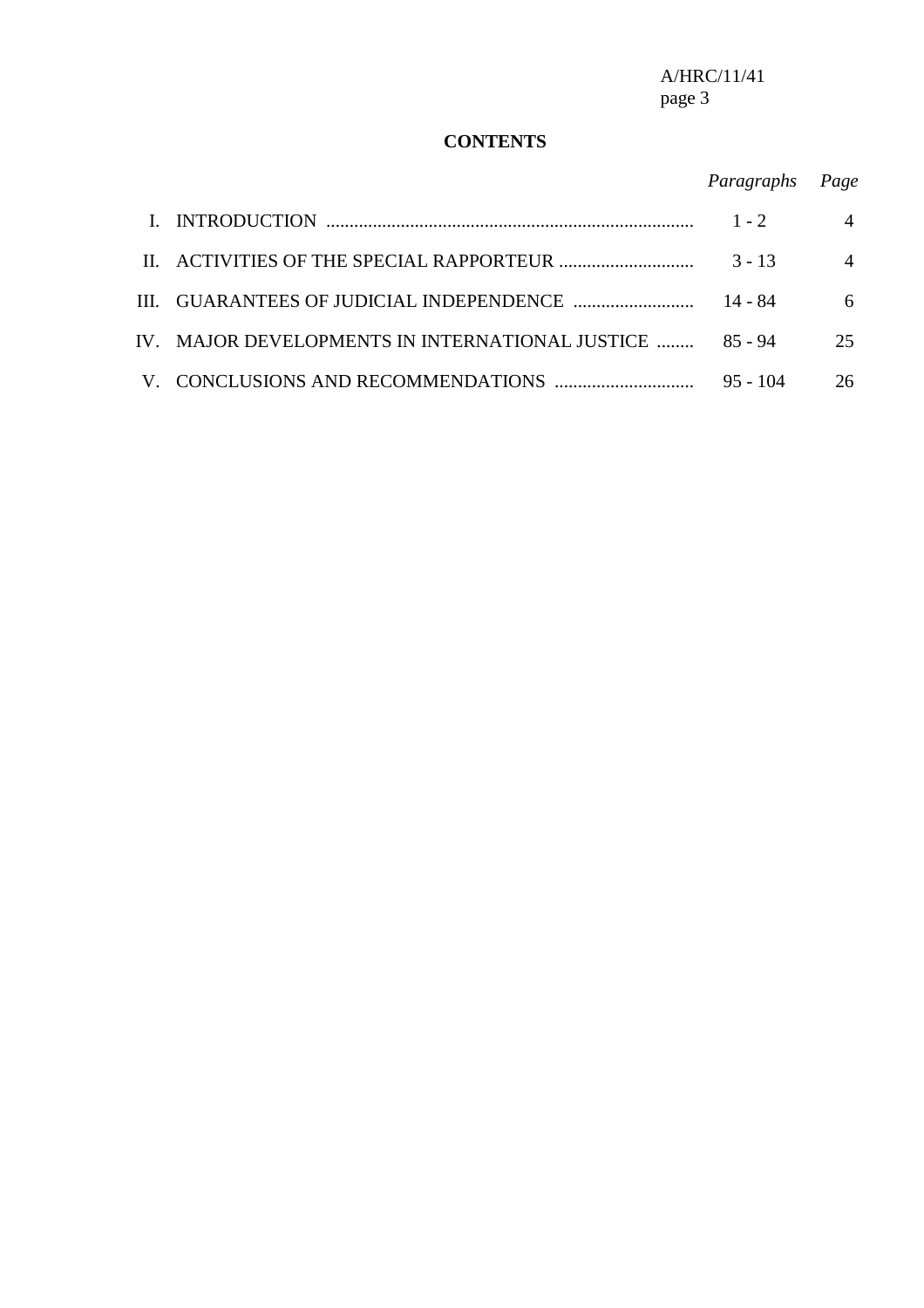### **I. INTRODUCTION**

1. Since taking up his duties in August 2003, the Special Rapporteur has addressed one or more main topics in each annual report. This report, the sixth by the current Special Rapporteur and the fifteenth since the mandate was established in 1994, examines parameters necessary to effectively guarantee the independence of judges. The Special Rapporteur analyses both individual and institutional aspects, which he deems able to reinforce or hamper the independent administration of justice.

2. In analysing this complex topic, the Special Rapporteur refers to international and regional standards relevant to the independence of the judiciary, among them article 14 of the International Covenant on Civil and Political Rights (ICCPR), article 6 of the European Convention for the Protection of Human Rights and Fundamental Freedoms, article 8 of the American Convention on Human Rights, article 26 of the African Charter on Human and Peoples' Rights and article 12 of the Arab Charter on Human Rights, as well as the Basic Principles on the Independence of the Judiciary, the Principles and Guidelines on the Right to a Fair Trial and Legal Assistance in Africa, Recommendation No. R (94) 12 of the Committee of Ministers of the Council of Europe, the Statute of the Ibero-American Judge and the Beijing Statement of Principles of the Independence of the Judiciary in the LAWASIA (Law Association for Asia and the Pacific) region. Furthermore, he bases his analysis on a wealth of the work of the treaty bodies and decisions from regional organizations as well as on previous work of the mandate, including letters to Governments on alleged human rights violations.

## **II. ACTIVITIES OF THE SPECIAL RAPPORTEUR**

## **A. International meetings**

3. In June 2008, the Special Rapporteur took part in the eight session of the Human Rights Council, where he presented his annual report (A/HRC/8/4), a report on exchanges with Governments concerning specific complaints (A/HRC/8/4/Add.1) and a report on his mission to the Democratic Republic of the Congo (A/HRC/8/4/Add.2). In the same month, he also participated in the fifteenth annual meeting of special procedures of the Human Rights Council.

4. In September 2008, the Special Rapporteur attended the seminar "Justice and democracy" which was organized by the Colombian Supreme Court of Justice and held in Cartagena, Colombia. At this occasion, the Special Rapporteur met with a number of high-level authorities.

5. In October 2008, the Special Rapporteur attended the sixty-third session of the General Assembly in New York, where he presented his report (A/63/271), which examined the role of judges in protecting human rights during states of emergency.

6. On 17 October 2008, the Special Rapporteur attended the annual meeting of the International Bar Association, dedicated to the Rule of Law, and made a presentation on the independence of the judiciary in the context of democracy.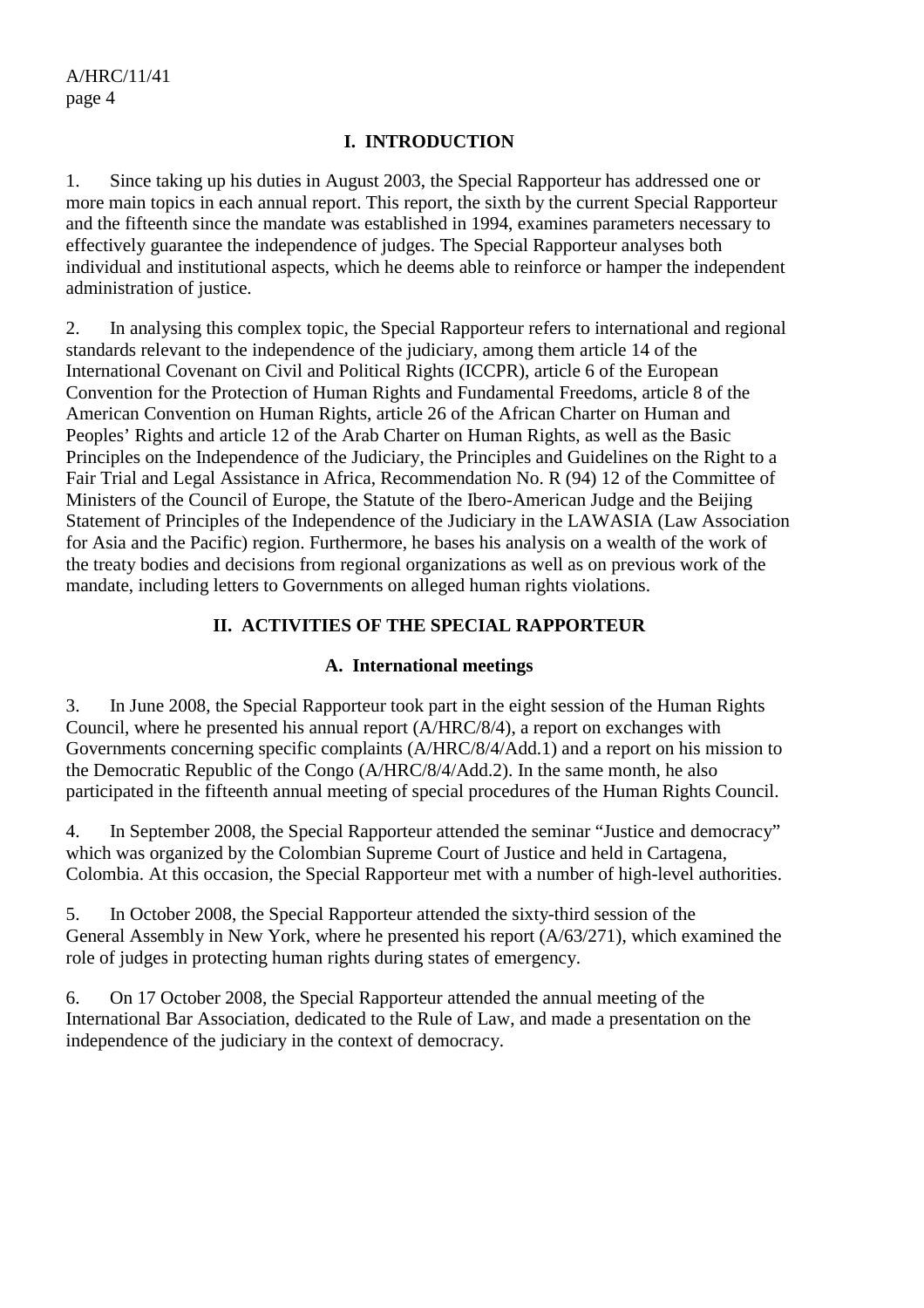7. In December 2008, the Special Rapporteur attended the international conference on "Exclusion, a challenge to democracy" in Paris, organized by ATD Fourth World, where he made a presentation on "Access to justice and vulnerable groups". On this occasion, he also met with the Paris Bar Association and contributed to its journal *Le Barreau autour du Monde* dedicated to the sixtieth anniversary of the Universal Declaration of Human Rights. During the same month, he presided the panel debate on "New mechanisms to protect human rights" at the International Conference on the sixtieth anniversary of the Universal Declaration of Human Rights, organized by the international section of the Lelio Basso Foundation in Rome. He also met with the organization "Magistrats européens pour la démocratie et la loi" and the Italian Judges Association.

8. On 21 January 2009, the Special Rapporteur contributed to the seminar on the Prevention of Genocide, held in Geneva, and made a presentation focusing on ways and means to support national efforts in the prevention of genocide.

9. On 26 and 27 March 2009, the Special Rapporteur will participate as a resource person in a Cambodian national conference on the role of independent institutions, to be held in Phnom Penh.

## **B. Country visits**

10. At the invitation of the Government of the Russian Federation, the Special Rapporteur visited the country from 19 to 29 May 2008. In January 2009, the Special Rapporteur visited Guatemala, also at the invitation of the Government (see A/HRC/11/41/Add.2 and Add.3, respectively). He wishes to thank both Governments for their cooperation regarding these visits.

11. The Special Rapporteur hopes that the mandate holder will be able to visit Cambodia, Colombia, Fiji, the Islamic Republic of Iran, Kenya, Nigeria, Pakistan and the Philippines in the near future; a positive reply from some of these States is still expected. On the other hand, he is grateful to those Governments that have already confirmed an invitation and hopes that a suitable time for these visits will be arranged shortly. He also recalls that some visit requests are pending for several other States, some of them for over 10 years such as those to Cuba, Egypt and Tunisia. In November 2008, the Special Rapporteur made a request to visit Iraq.

#### **C. Other activities**

12. A summary of communications sent to various Governments and the responses received, along with statistics for the reporting period (A/HRC/11/41/Add.1) has been published for the eleventh session of the Council.

13. The Special Rapporteur was part of the group of seven independent experts invited by the Human Rights Council in its resolutions 7/20 and S-8/1 to submit a report with recommendations on how best to assist technically the Democratic Republic of the Congo in addressing the situation of human rights, with a view to obtaining tangible improvements on the ground, taking also into account the needs formulated by the Government of the country, and to also urgently examine the current situation in the East of the Democratic Republic of the Congo. The report (A/HRC/10/59) was presented to the tenth session of the Council.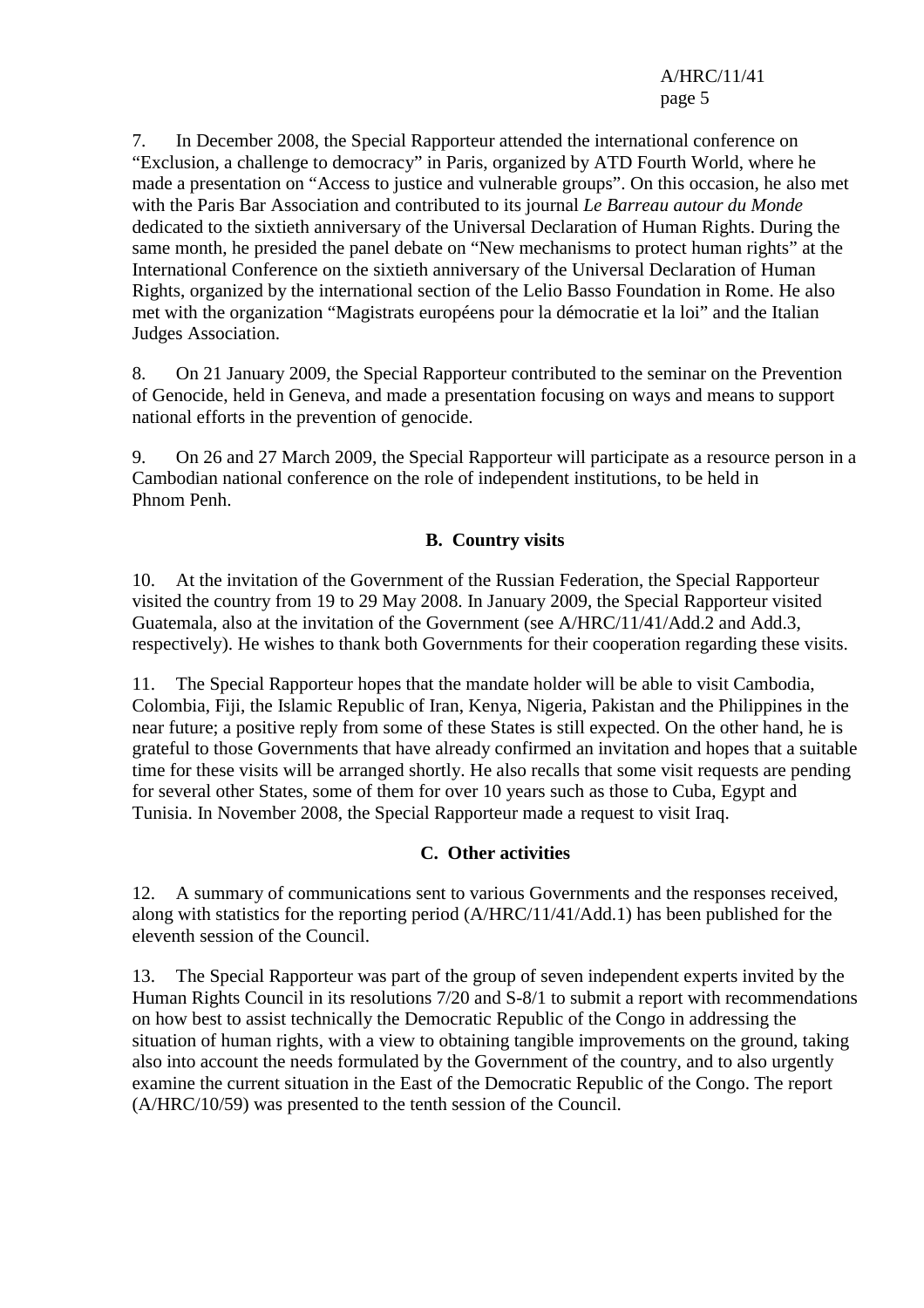## **III. GUARANTEES OF JUDICIAL INDEPENDENCE**

14. Since very early in the existence of the mandate, the principle of the independence of judges and lawyers has been defined as international custom and general principle of law recognized by the international community, respectively, in the sense of article 38 (1) (b) and (c) of the Statute of the International Court of Justice. Furthermore, it has also been a treaty-based obligation, as shown by the requirement of "independence of a tribunal" established in article 14, paragraph 1, of the ICCPR, which, as stated by the Human Rights Committee in its general comment No.  $32<sup>1</sup>$  is an absolute right that is not subject to any exception.

15. In addition, more than 20 years ago, a report to the then Sub-Commission on Prevention of Discrimination and Protection of Minorities highlighted that "The principles of impartiality<sup>2</sup> and independence are the hallmarks of the rationale and the legitimacy of the judicial function in every State. … Their absence leads to a denial of justice and makes the credibility of the judicial process dubious."**<sup>3</sup>** As expressed in the Bangalore Principles of Judicial Conduct, "Judicial independence is a prerequisite to the rule of law and a fundamental guarantee of a fair trial."

16. With a view to the paramount importance of this subject, the Special Rapporteur, in this last report to the Human Rights Council in his present function, attempts at defining parameters to effectively guarantee the independence of judges. Without intending to exhaustively present all elements having an impact on the independence of judges, he analyses individual and institutional aspects, which he deems can reinforce or hamper the independent administration of justice.

#### **A. Institutional independence: elements having an impact on the independence of the judiciary**

17. In this chapter, the Special Rapporteur will analyse features having an impact on the independence of the judiciary as an institution.

## **1. Independence of the judicial function from other branches of power as prerequisite**

18. It is the principle of the separation of powers, together with the rule of law, that opens the way to an administration of justice that provides guarantees of independence, impartiality and

**3** E/CN.4/Sub.2/1985/18, para. 75.

<sup>&</sup>lt;sup>1</sup> Human Rights Committee, art. 14: Right to equality before courts and tribunals and to a fair trial, CCPR/C/GC/32, para. 19; see also communication No. 263/1987, *Gonzalez del Rio v. Peru*, para. 5.2.

<sup>&</sup>lt;sup>2</sup> While the independence of the judiciary is referred to as the absence of improper interferences into judicial affairs, impartiality normally denotes absence of prejudice or bias, see Inter-American Court of Human Rights, *Apitz Barbera et al. v. Venezuela*, 5/9/2008, para. 55, and European Court of Human Rights, *Piersack v. Belgium*, 1/10/1982, para. 30.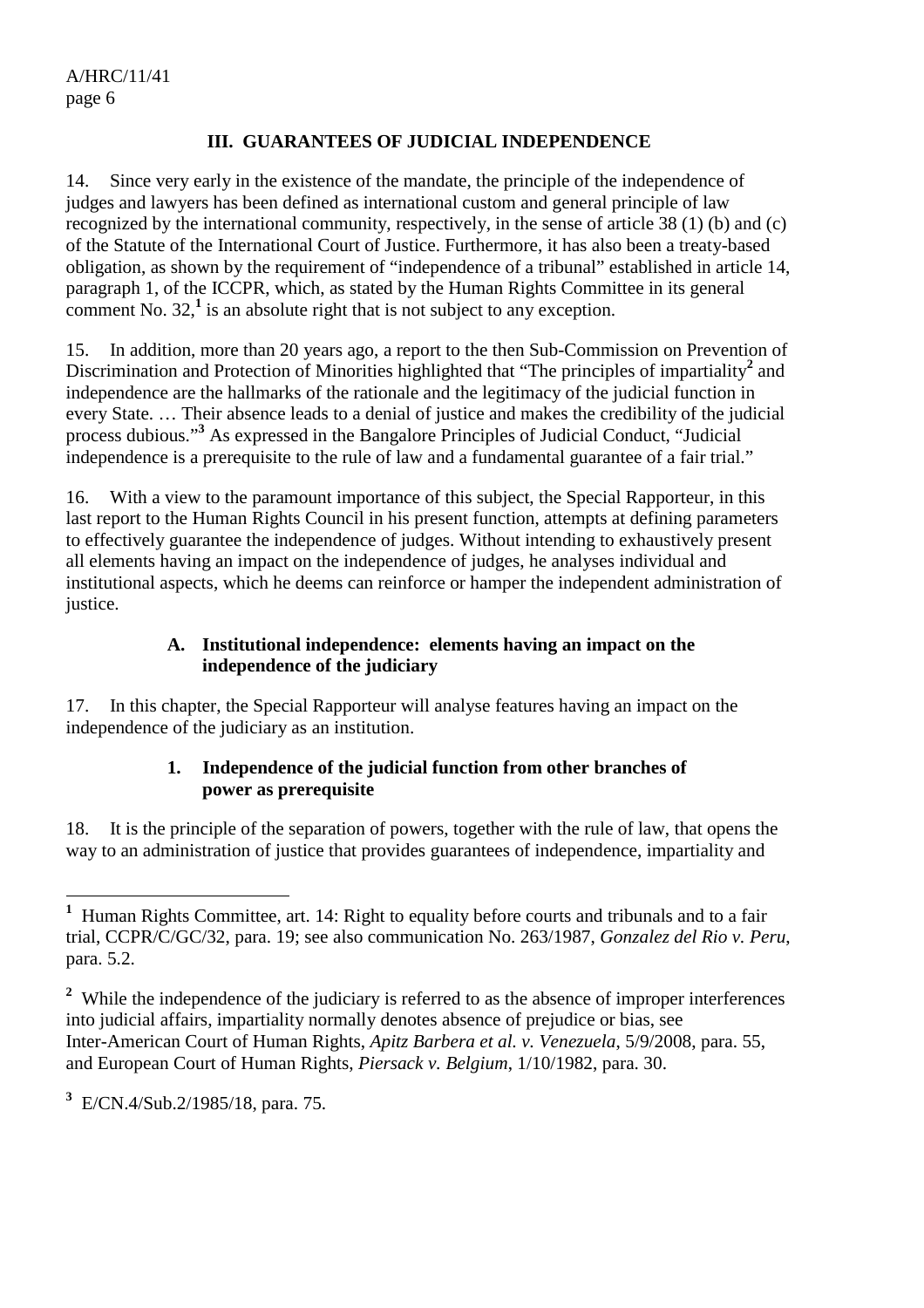transparency.**<sup>4</sup>** In this connection, it should be noted that the Human Rights Committee, in its general comment No. 32, emphasized that a situation where the functions and competencies of the judiciary and the executive are not clearly distinguishable, or where the latter is able to control or direct the former, is incompatible with the notion of an independent tribunal.**<sup>5</sup>** Therefore, the Committee pointed to this concern in several of its concluding recommendations and called for a clear demarcation between the respective competences of the different branches of power.**<sup>6</sup>**

19. Furthermore, the Special Rapporteur, during several missions to countries in transition, questioned the paramount role of the office of the prosecutor and the amount of influence the prosecutor exerts over the pretrial and trial stages of judicial proceedings.**<sup>7</sup>** In this connection, he highlights the importance of the independence of the office of the prosecutor, in particular where it is responsible for the investigation and ex officio prosecution.

#### **2. Guarantee at the constitutional level**

20. The Basic Principles provide for the independence of the judiciary to be "guaranteed by the State and enshrined in the Constitution or the law of the country". Similar provisions are to be found in the regional standards.**<sup>8</sup>**

21. The Special Rapporteur considers it paramount that the independence of the judiciary be legally guaranteed at the highest possible level. Thus, in several country mission reports, he drew attention to the fact that the independence of the judiciary is enshrined in the Constitution.**<sup>9</sup>** In States, where this was not yet the case, he recommended that this principle be spelled out in the Constitution.**<sup>10</sup>** In other countries, where no written constitution exists, it should be considered a fundamental principle of law.

22. This principle, even if guaranteed in the Constitution, must also be given effect at the legislative level. Thus, domestic legislation needs to be brought in compliance with this principle. The Human Rights Committee expressed its concern at constitutional and legislative

**5** CCPR/C/GC/32 (footnote 1), para. 19.

**6** CCPR/CO/79/GNQ, para. 7; CCPR/C/79/Add.111, para. 10; CCPR/C/79/Add.79, para. 3.

**7** E/CN.4/2006/52/Add.4, para. 86; E/CN.4/2005/60/Add.2, para. 70; E/CN.4/2006/52/Add.3, para. 76.

<sup>8</sup> Principles and Guidelines on the Right to a Fair Trial and Legal Assistance in Africa, A (1) (a); Beijing Statement of Principles of the Independence of the Judiciary in the LAWASIA region, principle 4.

**9** A/HRC/8/4/Add.2, para. 7.

**<sup>10</sup>** A/HRC/4/25/Add.2, para. 73.

 **4** E/CN.4/2004/60, para. 28.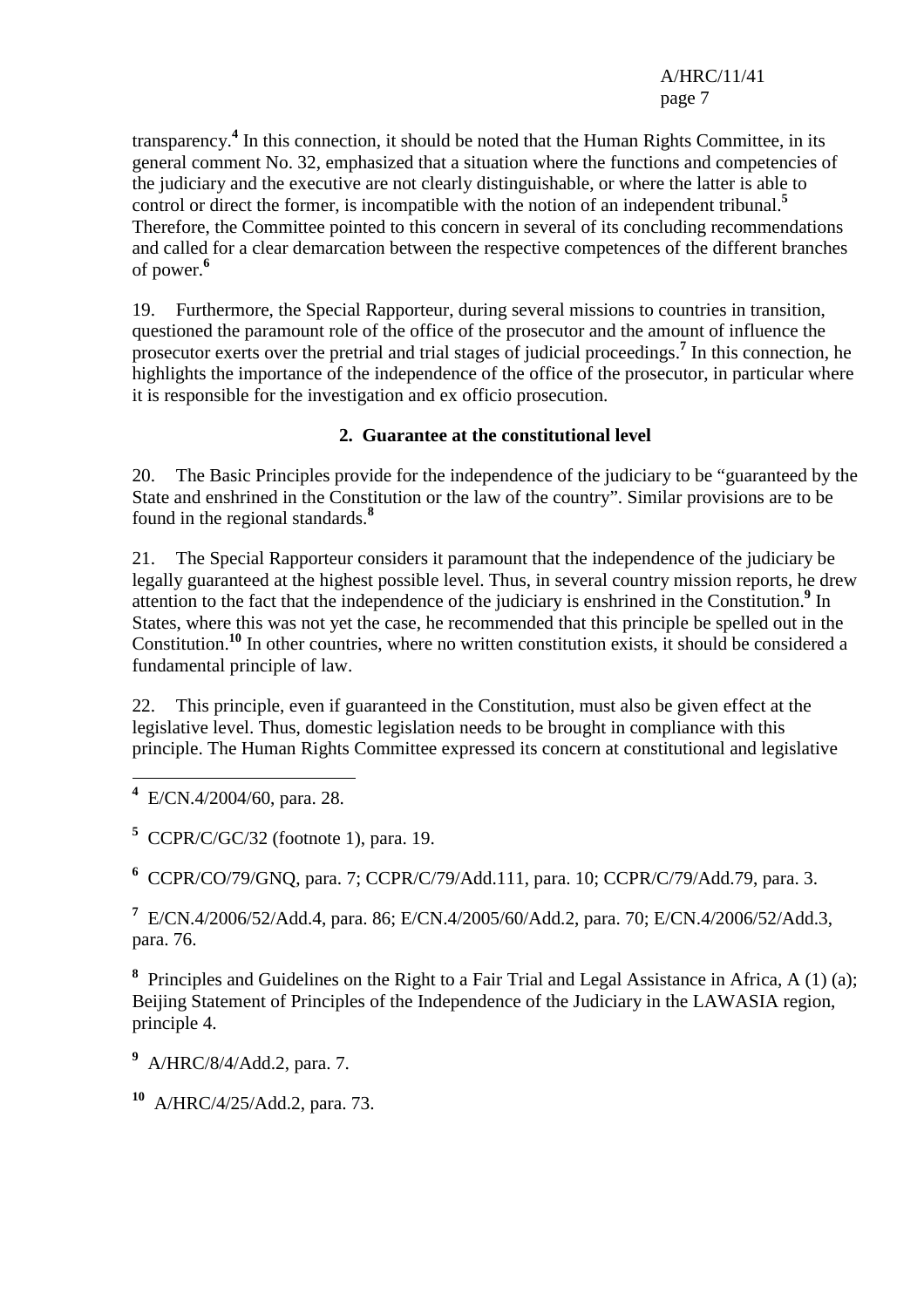provisions that seriously endanger the independence of the judiciary pointing to the accountability of a court to the legislature.<sup>11</sup> In other instances, the Human Rights Committee pronounced its concern at the practice of the judiciary seeking the opinion of a Standing Committee of the legislature on the interpretation of laws, turning a Parliamentary Committee into the instance responsible for setting criteria and instructions which are binding on the iudiciary.<sup>12</sup>

## **3. Selection and appointment**

23. The Basic Principles on the Independence of the Judiciary prescribe that judges be selected on the basis of integrity and ability and that any method of judicial selection should include safeguards against judicial appointments for improper motives.<sup>13</sup> This key principle is also established by a number of regional standards.<sup>14</sup> Furthermore, the Principles and Guidelines on the Right to a Fair Trial and Legal Assistance in Africa highlight the importance of transparency and accountability in the selection and appointment procedures.**<sup>15</sup>**

24. The Special Rapporteur takes note of the variety of existing systems for the selection and appointment of judges worldwide. One can broadly distinguish political appointments (selection by the legislative or executive branches of power), appointments by popular elections, corporative appointments (by bodies composed of judges only), selection by judicial councils with plural representation, or a variety of mixed systems where the nominating body is of one type (e.g. judicial council) and the one in charge of appointments is of a different nature (e.g. a political appointing body). He wishes to highlight below aspects of selection and appointment procedures that crucially strengthen judicial independence.

25. The Special Rapporteur notes the existence of manifold constitutional provisions and domestic legislation providing for the election of judges by the legislature. He would like to raise the general concern that the involvement of the legislature in judicial appointments risks their politicization.**<sup>16</sup>** On many occasions and in light of situations studied by the Special Rapporteur, it is difficult to ascertain the benefit this procedure brings, particularly to the selection of lower-level judges. But even for higher-level courts for which the selection of nominees is

11 **<sup>11</sup>** CCPR/CO/72/PRK, para. 8.

**<sup>12</sup>** CCPR/CO/75/VNM, para. 9.

**<sup>13</sup>** Principle 10.

**<sup>14</sup>** Recommendation No. R (94) 12 of the Committee of Ministers of the Council of Europe, principle I (2) (c); Principles and Guidelines in Africa (footnote 8), A (4) (h); Bejing Statement (footnote 8), principles 11, 12 and 15.

**<sup>15</sup>** Principles and Guidelines in Africa (footnote 8), A (4) (h).

<sup>16</sup> See allegation letter to the Government of Serbia of 5 November 2009, A/HRC/11/41/Add.1, Serbia; Committee against Torture, CAT/C/SRB/CO/1, para. 9; also CCPR/C/79/Add.50, para. 288.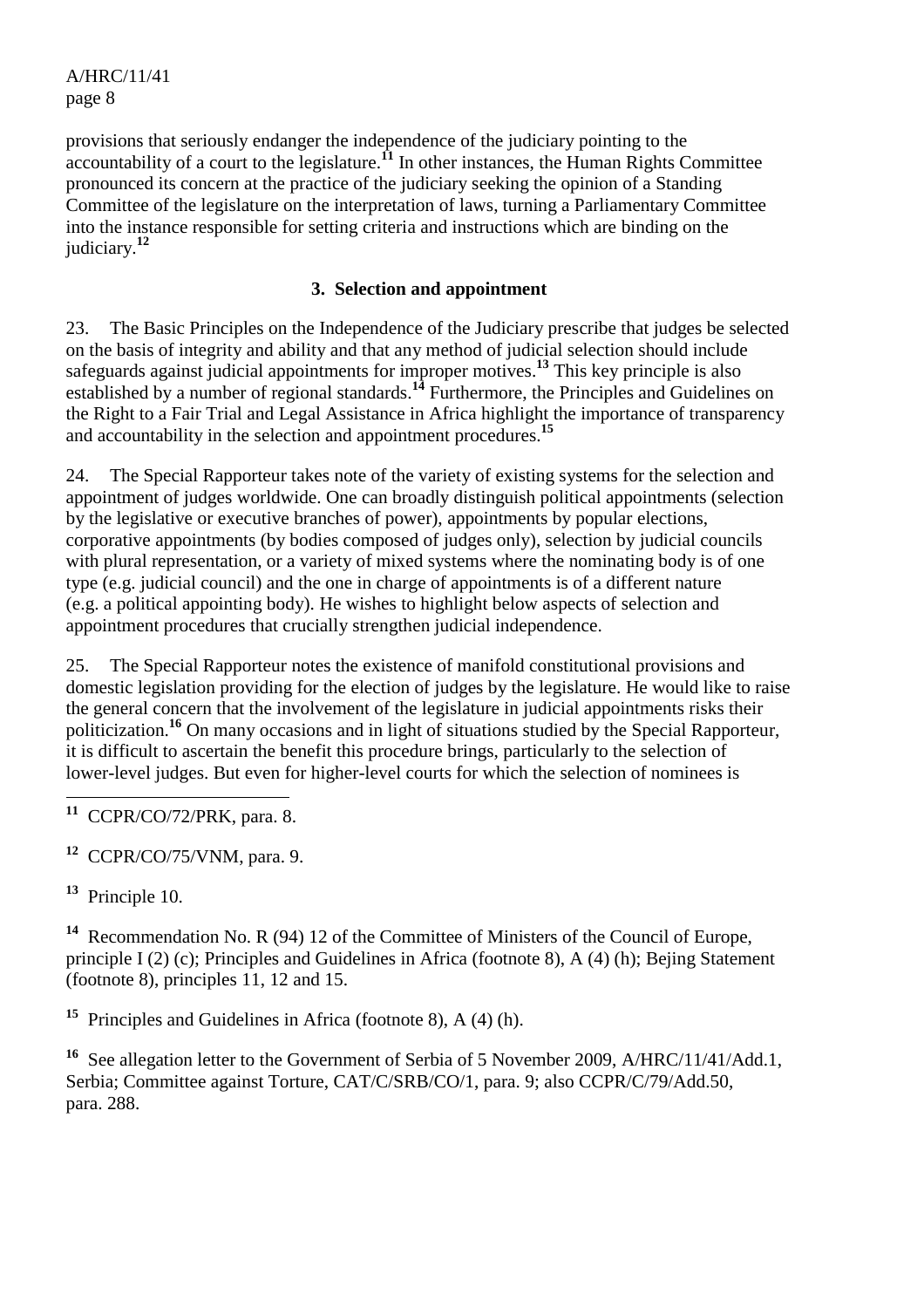usually justified on grounds of the court's need to give particular consideration to matters of general interest or welfare, in most cases political appointments are not appropriate means to reach those objectives. In particular, in times of transition from an authoritarian to a democratic system, it is crucial that the population gain confidence in a court system administering justice in an independent and impartial manner, free from political considerations.

26. Likewise, in many other countries, the executive branch of power has a decisive say in the selection and appointment of judges. The Committee against Torture**<sup>17</sup>** and the Human Rights Committee**<sup>18</sup>** expressed several times their concern in this regard, as did also the Special Rapporteur in several country mission reports,<sup>19</sup> given the risk this structure implies for the protection of the rights of individuals before the State.

27. Several regional standards, along with the Human Rights Committee in several concluding observations, recommend the establishment of an independent authority in charge with the selection of judges.**<sup>20</sup>** That was also recommended by the Special Rapporteur in several country visit reports.**<sup>21</sup>**

28. The composition of this body matters greatly to judicial independence as it is required to act in an objective, fair and independent manner when selecting judges. While a genuinely plural composition of this body is recommended with legislators, lawyers, academicians and other interested parties being represented in a balanced way, in many cases it is important that judges constitute the majority of the body so as to avoid any political or other external interference. In the Special Rapporteur's view, if the body is composed primarily of political representatives there is always a risk that these "independent bodies" might become merely formal or legal rubber-stamping organs behind which the Government exerts its influence indirectly.

29. In order to ensure that such a body is apt to select judges in an objective, fair and independent manner, the judiciary and other parties directly linked with the justice system must have a substantial say with respect to selecting and appointing the members of such a body.**<sup>22</sup>** According to some regional standards, members of the independent body should be selected by the judiciary.**<sup>23</sup>**

**<sup>18</sup>** CAT/C/UZB/CO/3, para. 19; CCPR/C/79/Add.62, para. 16.

**<sup>19</sup>** A/HRC/4/25/Add.2, para. 23; E/CN.4/2006/52/Add.3, para. 43.

**<sup>20</sup>** See footnote 14 and CCPR/C/79/Add.79 (1997), para. 18; art. 9 of the Universal Charter of the Judge.

**<sup>21</sup>** A/HRC/8/4/Add.2, paras. 16-18, 69, 74-75; A/HRC/4/25/Add.2, para. 78; E/CN.4/2006/52/Add.3, para. 84; E/CN.4/2006/52/Add.4, paras. 14, 50, 92.

**<sup>22</sup>** A/HRC/11/41/Add.1, Serbia.

<sup>23</sup> Recommendation No. R (94) 12 (footnote 14), principle I (2) (c); see also CCPR/C/MDG/CO/3, para. 26.

 $\overline{a}$ **<sup>17</sup>** CAT/C/TJK/CO/1, para. 10; CAT/C/UZB/CO/3, para. 19; A/56/44 (Supp.), para. 45; A/55/44, para. 74.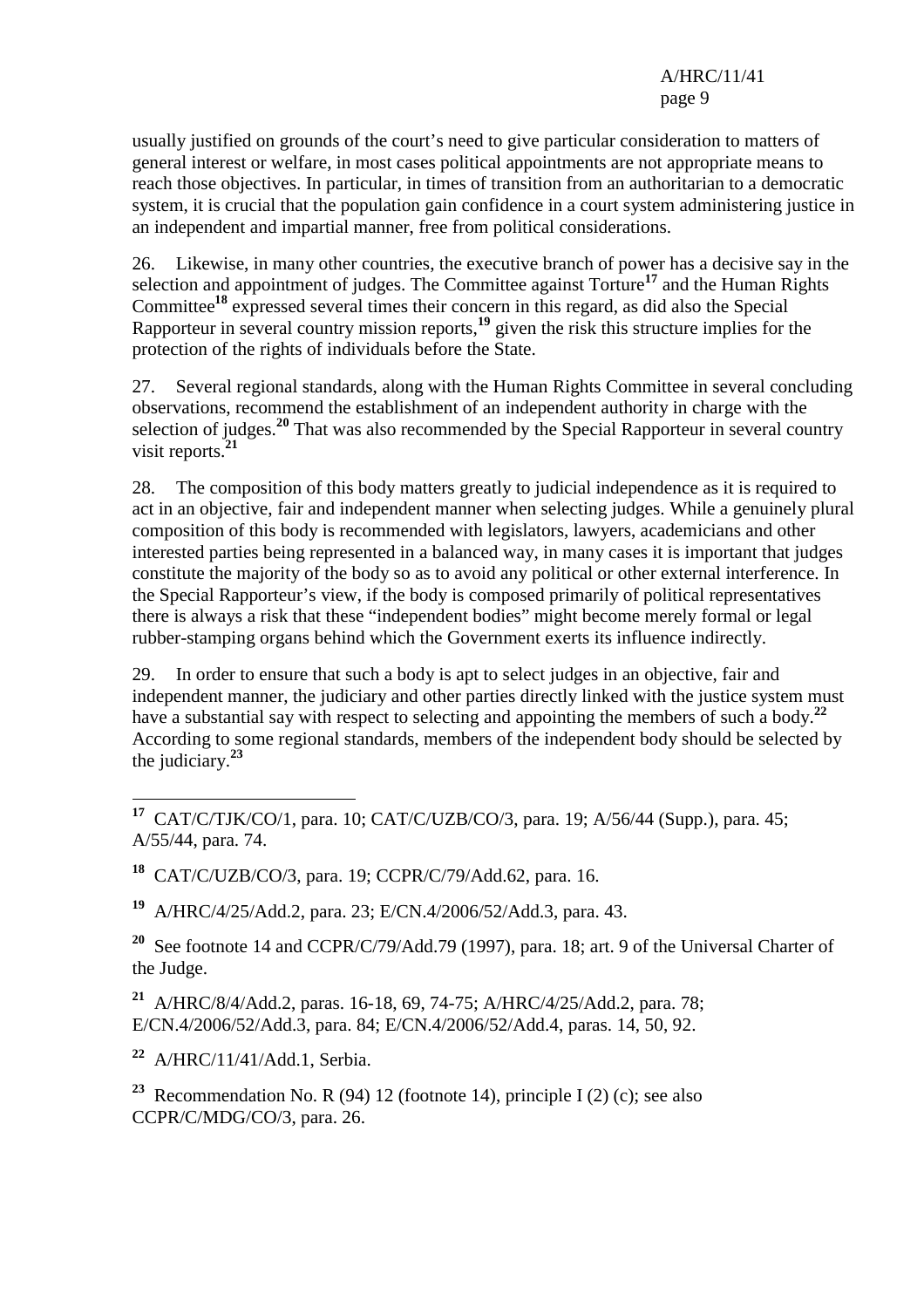30. In addition to the composition of the selecting body, it is also important to determine the extent of powers given to this organ, as this element has a great impact on the degree of independence of judges, not only from political power, but also from the selecting body itself. The competency of this body could range from conducting competitive examinations and interviews in order to appoint those who score highest to directly possessing the power to appoint nominees at its discretion. In order to secure the independence of judges and the selection of the most suitable candidates, the Special Rapporteur highlights the importance of the establishment and application of objective criteria in the selection of judges. The principle of objective criteria was also highlighted by the Human Rights Committee**<sup>24</sup>** and by the Committee against Torture.**<sup>25</sup>** These objective criteria should relate particularly to qualifications, integrity, ability and efficiency.**<sup>26</sup>** The Special Rapporteur emphasizes that selection of judges must be based on merit alone,**<sup>27</sup>** a key principle also enshrined in Recommendation No. R (94) 12**<sup>28</sup>** and the Statute of the Ibero-American Judge.**<sup>29</sup>** The Special Rapporteur underscores that competitive examinations<sup>30</sup> conducted at least partly in a written and anonymous manner can serve as an important tool in the selection process.

31. As a complement to a selection and nomination process that uses objective criteria to select judges, other procedures may be implemented to enhance the public certainty on the nominee's integrity. Such could be the holding of public hearings where citizens, non-governmental organizations or other interested parties, are able to express their concern or support for particular candidates.

32. In this connection the Special Rapporteur refers to the appointment of the judges of the Supreme Court of Ecuador in 2005, which were made in accordance with his recommendations,**<sup>31</sup>** in particular those referring to objective criteria to select candidates with a view to their independence, competencies and integrity. This ensured the transparency of the selection and appointment processes. Furthermore, for the first time in Ecuador's history, public

24 **<sup>24</sup>** CCPR/C/GC/32 (footnote 1), para. 19; CCPR/C/PRY/CO/2, para. 17.

**<sup>25</sup>** Committee against Torture, CAT/C/SRB/CO/1, para. 9; see also Statute of the Ibero-American Judge, art. 12.

**<sup>26</sup>** A/HRC/11/41/Add.1, Serbia; press release on the Special Rapporteur's visit to Guatemala (26-30 January 2009) available at: http://www.unhchr.ch/huricane/huricane.nsf/ view01/79AC991E22A2DD8AC12575590056139A?opendocument, para. 6.

**<sup>27</sup>** A/HRC/11/41/Add. 2, para. 99.

**<sup>28</sup>** Principle I (2) (c).

**<sup>29</sup>** Art. 11.

**<sup>30</sup>** CCPR/CO/70/ARG, para. 6.

**<sup>31</sup>** E/CN.4/2005/60/Add.4 and E/CN.4/2006/52/Add.2.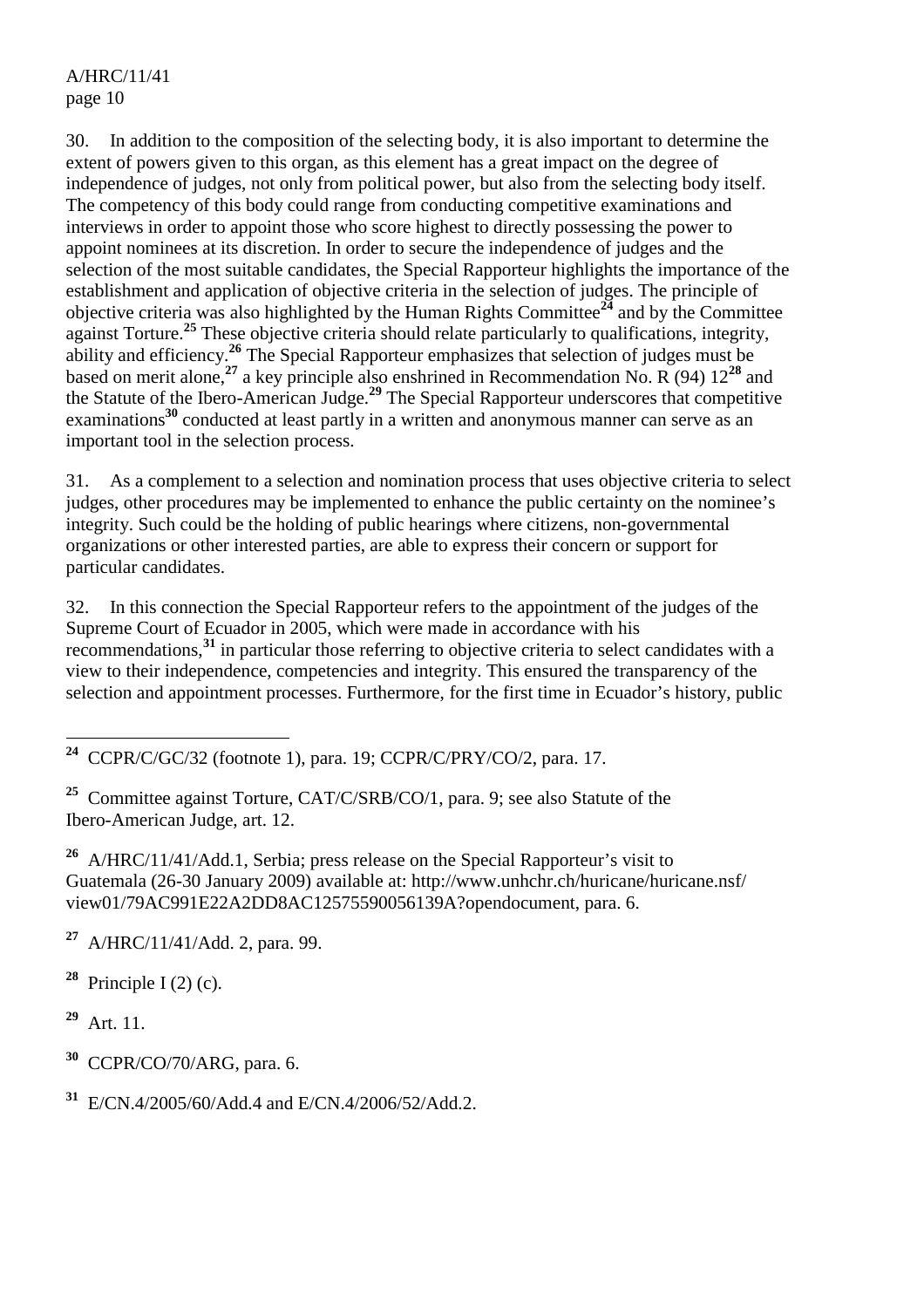hearings were held at which backgrounds of the nominees could be openly scrutinized. This experience was qualified by the United Nations as a major example of good practices.**<sup>32</sup>**

33. Where an organ of the executive or legislative branch is the one formally appointing judges**<sup>33</sup>** following their selection by an independent body, recommendations from such a body should only be rejected in exceptional cases and on the basis of well established criteria that have been made public in advance. For such cases, there should be a specific procedure by which the executive body is required to substantiate in a written manner for which reasons it has not followed the recommendation of the above-mentioned independent body for the appointment of a proposed candidate. Furthermore, such written substantiation should be made accessible to the public. Such a procedure would help enhance transparency and accountability of selection and appointment.

34. When conducting country visits, the Special Rapporteur regularly examined the representation of women and of ethnic minorities in the judiciary.**<sup>34</sup>** In some countries, he concluded that this representation is very low or non-existent.**<sup>35</sup>** The Special Rapporteur underlined the importance to adopt and implement temporary special measures to achieve greater representation for both women and ethnic minorities until fair balance has been achieved.**<sup>36</sup>**

## **4. Guarantee of the "lawful" judge (prohibition of ex-post-facto tribunals)**

35. The Basic Principles on the Independence of the Judiciary state that everyone shall have the right to be tried by ordinary courts or tribunals using established legal procedures. Furthermore, they stipulate that tribunals that do not use the duly established procedures of the legal process shall not be created to displace the jurisdiction belonging to the ordinary courts or judicial tribunals.**<sup>37</sup>**

36. Throughout his mandate, the Special Rapporteur has focused considerable attention on the question of the military justice**<sup>38</sup>** and the establishment of special courts, in particular for the trial

**<sup>34</sup>** E/CN.4/2005/60/Add.2, paras. 27-28; E/CN.4/2006/52/Add.3, paras. 60-62; E/CN.4/2006/52/Add.4, paras. 67-68; A/HRC/8/4/Add.2, para. 37.

 $\overline{a}$ 

**<sup>32</sup>** *UN Chronicle*, "Judicial independence as conflict prevention and resolution: The recent case of Ecuador's High Court", available at: http://www.un.org/Pubs/chronicle/2006/ issue1/0106p21.htm.

**<sup>33</sup>** See Recommendation No. R (94) 12 (footnote 14), principle I (2) (c), para. 2.

**<sup>35</sup>** A/HRC/4/25/Add.2, paras. 31 and 66.

**<sup>36</sup>** A/HRC/4/25/Add.2, para. 80.

**<sup>37</sup>** Principle 5.

**<sup>38</sup>** A/61/384, paras. 19-46; E/CN.4/2005/60, paras. 38-41.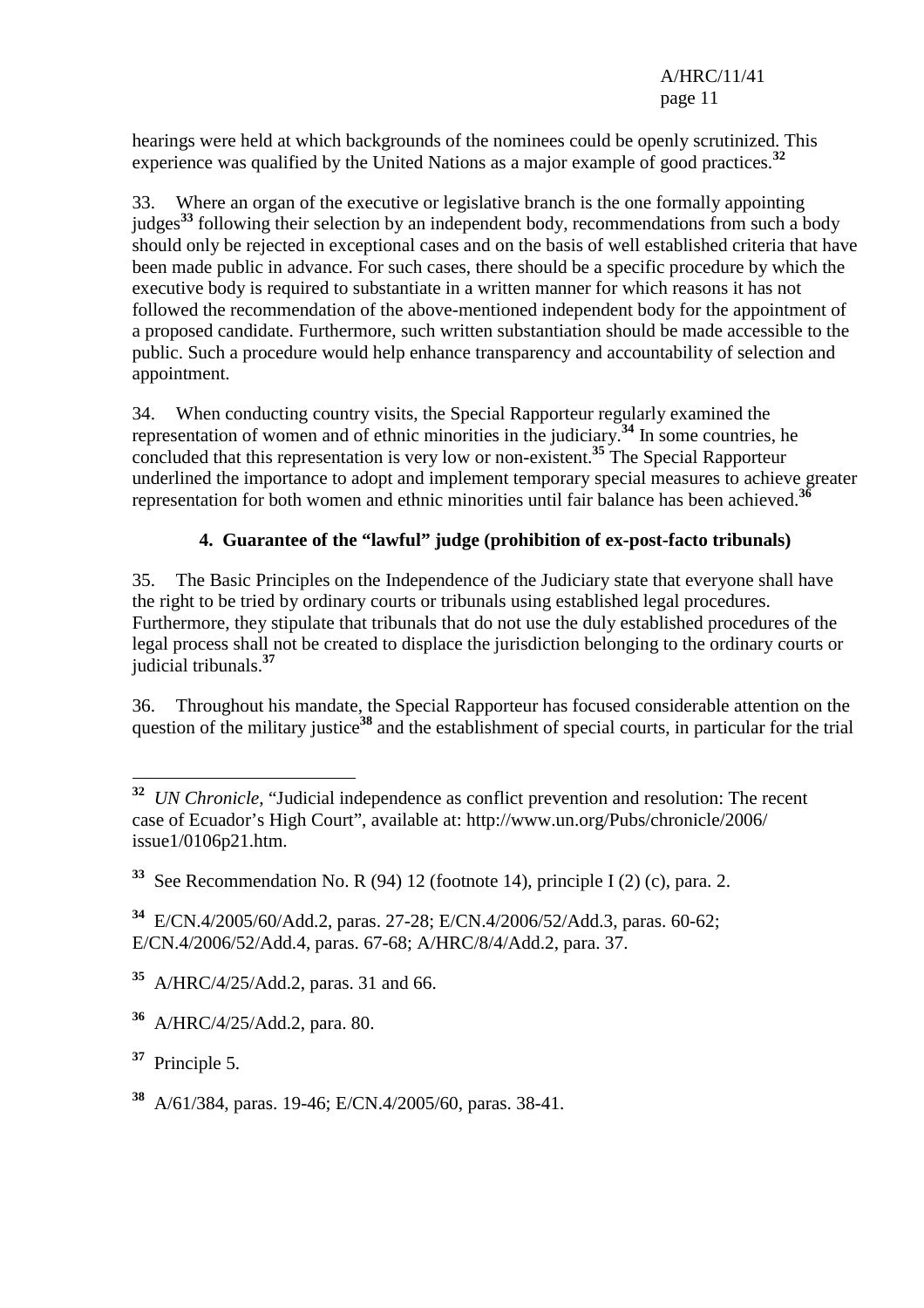of terrorism related cases.**<sup>39</sup>** In this respect, the Special Rapporteur refers to the joint report on the situation of detainees at Guantánamo Bay, in which violations to the principle of the lawful judge and the right to fair trial were found.**<sup>40</sup>** The Special Rapporteur further points to the Draft Principles on the Administration of Justice by Military Tribunals which set out the principle that military courts should have no jurisdiction to try civilians.

#### **5. Judicial budget**

37. The Basic Principles and some regional standards state that it is the duty of each Member State to provide adequate resources to enable the judiciary to properly perform its functions.**<sup>41</sup>** Furthermore, the Beijing Statement stipulates explicitly that executive powers affecting judges in their resources must not be used so as to threaten or bring pressure upon a particular judge or judges.**<sup>42</sup>** The Special Rapporteur, following several country visits, recommended that the respective Member States revisit the budget allocated to the judiciary with a view to progressively increasing it. He advocated that a fixed percentage of the GDP be established.**<sup>43</sup>** In one of his reports, he indicated a base line of 2 to 6 per cent of the national budget to be allocated to the judiciary.**<sup>44</sup>** In this connection, the Special Rapporteur points to Principle 42 of the Beijing Statement, which stipulates that, under important domestic economic constraints, the needs of the judiciary and the court system be accorded a high level of priority in the allocation of resources. The Special Rapporteur would like to point to good practices by some Member States that dispose either of a constitutional provision guaranteeing a fixed minimum percentage of the annual national budget to be allocated to the judiciary or who have otherwise achieved a decision in this regard.**<sup>45</sup>**

38. With regard to ensuring the independence of the judiciary, two different issues deserve analysis in relation to the judicial budget. First, the question is how to ensure that the allocation of funds to the courts be taken with the strictest respect for judicial independence. A second question arises with respect to the administration of funds allocated to the judiciary.

**<sup>42</sup>** Principle 38; see also Latimer House Guidelines for the Commonwealth on Parliamentary Supremacy and Judicial Independence, Guideline 2.

**<sup>43</sup>** A/HRC/4/25/Add.2, para. 77.

**<sup>44</sup>** A/HRC/8/4/Add.2, para. 76.

**<sup>45</sup>** For example, Costa Rica and El Salvador were able to achieve a 6 per cent fixed amount.

 $\overline{a}$ **<sup>39</sup>** E/CN.4/2006/120; A/61/384, paras. 48-57; E/CN.4/2005/60, paras. 20-24.

**<sup>40</sup>** E/CN.4/2006/120, paras. 30-40.

**<sup>41</sup>** See also Principles and Guidelines in Africa (footnote 8), A (4) (v); Beijing Statement (footnote 8), principle 41; Statute of the Ibero American Judge, art. 6.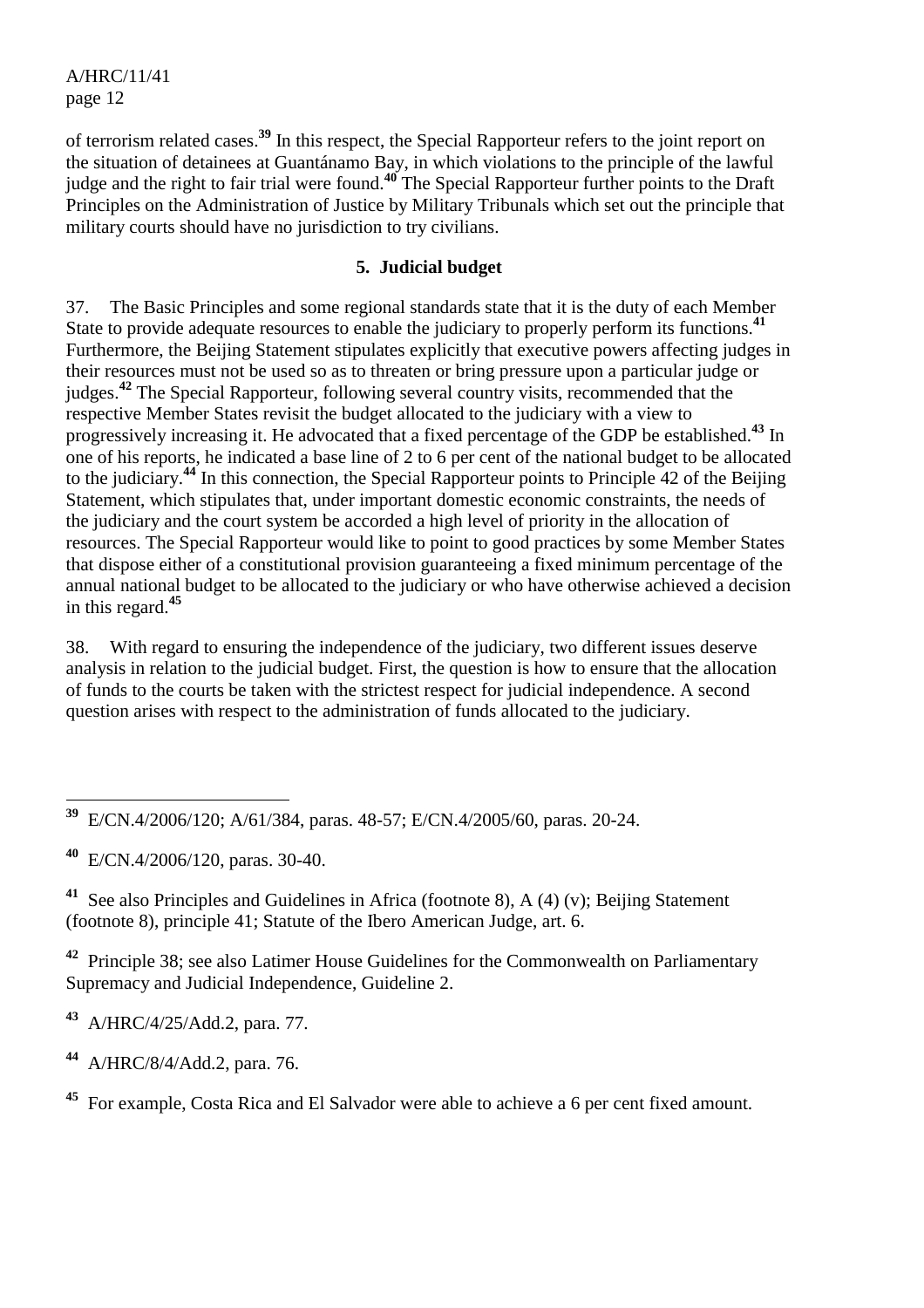39. With respect to the former, the Special Rapporteur consistently insisted that the judiciary needs to be effectively involved in the drafting of its budget.**<sup>46</sup>** He notes that there exist different traditions and practices in this connection. In some Member States, the judiciary proposes its draft budget directly to the executive body in charge of finances; in other cases the budgetary allocations are submitted indirectly through the executive body in charge of judicial affairs. In other States, the courts make their proposals directly. The Special Rapporteur highlights that, where it exists, the independent body responsible for the judiciary<sup>47</sup> should be vested with the role of receiving proposals from the courts, preparing a consolidated draft for the judicial budget and presenting it to the legislature.

40. The Special Rapporteur commends those Member States which have established a further safeguard for the active involvement of the judiciary: the right of the judiciary to participate in the deliberations of the budget in the legislature.

41. Furthermore, the Special Rapporteur attaches great importance to safeguards established to ensure that the amount of the budget resources allocated to fund the courts in the current fiscal year or subject to be allocated for the next financial year may be reduced solely with the consent of the judiciary or a body representing it.**<sup>48</sup>** He underlines that a reduction of the courts' budget significantly hampers the administration of justice. As a result, unjustified long delays occur in the appointment of judges and some Member States resort to the appointment of provisional judges.**<sup>49</sup>**

42. The second issue, as mentioned above, is the management and administration of the budget allocated to the courts. The Special Rapporteur notes that in some Member States this task is entrusted to the judiciary or an independent authority responsible for the judiciary, while in others it is undertaken by a governmental body. Mixed systems also exist, in which budgets of higher or highest level courts are administered by themselves and the budget for the remaining courts by a special department of the executive.**<sup>50</sup>**

43. The Special Rapporteur would like to emphasize that, in his opinion, entrusting the administration of funds directly to the judiciary or an independent body responsible for the judiciary is much more likely to reinforce the independence of the judiciary,**<sup>51</sup>** particularly in times of transition and/or tensions between the judicial and executive branches. Hence, he has

 $\overline{a}$ 

- **<sup>48</sup>** A/HRC/11/41/Add.2, para. 81.
- **<sup>49</sup>** This is currently the case in Argentina.
- **<sup>50</sup>** E/CN.4/2006/52/Add.3, para. 19.

**<sup>46</sup>** See also Principles and Guidelines in Africa (footnote 8), A (4) (v) (2).

**<sup>47</sup>** See above paras. 27-30.

**<sup>51</sup>** E/CN.4/2005/60/Add.2, para. 26; E/CN.4/2006/52/Add.3, para. 82; E/CN.4/2006/52/Add.4, para. 90.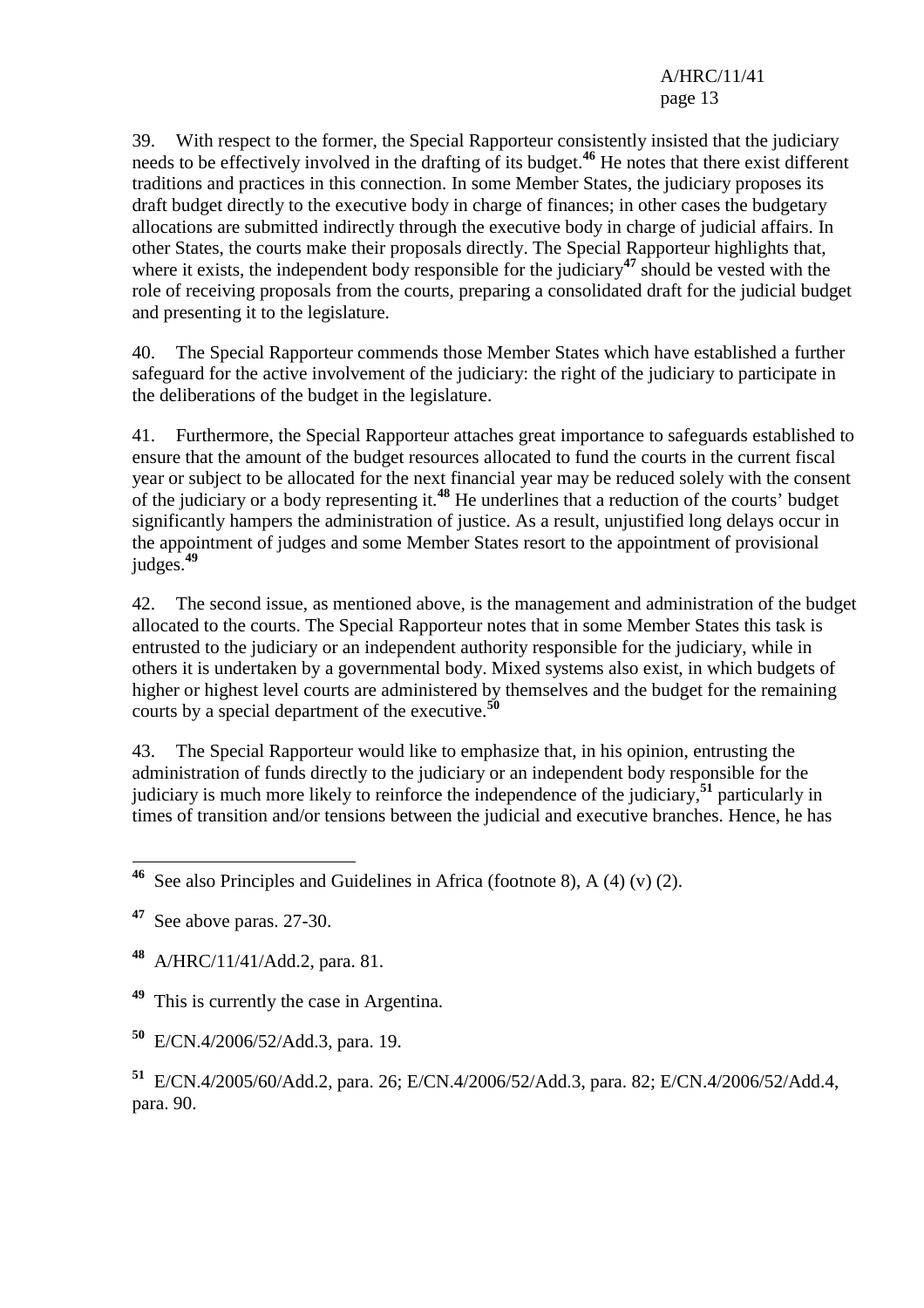issued recommendations in this regard to some Member States.**<sup>52</sup>** However, the judiciary or the above-mentioned independent body remain, as all other public authorities, accountable to independent and external oversight.

#### **6. Freedom of association and expression**

44. According to principle 9 of the Basic Principles, judges are free to form and join associations of judges or other organizations. The aim of such associations is to represent the judges' interests and to protect their judicial independence as this can be done more effectively in a corporate way.<sup>53</sup> One regional standard refers specifically to the objective of professional organizations to promote professional training**<sup>54</sup>** to strengthen the quality of decision-making.

45. The Special Rapporteur notes the importance of the participation of judges in debates concerning their functions and status as well as general legal debates. As such, judges need to preserve the dignity of their office and the impartiality and independence of the judiciary, as stipulated in the Basic Principles**<sup>55</sup>** and the Bangalore Principles.**<sup>56</sup>**

#### **7. Assignment of court cases**

46. The method for assigning cases within the judiciary is paramount for guaranteeing the independent decision-making of judges. The Basic Principles stipulate that such assignment within the court is an internal matter of judicial administration. This means that there must be no interference from the outside.

47. Furthermore, there needs to be a mechanism of allocation that also protects judges from interference from within the judiciary. During several country visits, the Special Rapporteur pointed to practices of allocation of court cases hampering the independence of judges. For example, assignment of court cases at the discretion of the court chairperson may lead to a system where more sensitive cases are allocated to specific judges to the exclusion of others.**<sup>57</sup>** The Beijing Statement stipulates that ultimate control over the assignment of cases must belong to the chief judicial officer of the relevant court.**<sup>58</sup>** Also, in some Member States, court chairpersons, in specific cases, retain the power to assign cases to or withdraw them from

**<sup>53</sup>** See Recommendation No. R (94) 12 (footnote 14), principle IV; Beijing Statement (footnote 8), principle 9.

**<sup>54</sup>** Principles and Guidelines in Africa (footnote 8), A (4) (t).

**<sup>55</sup>** Principle 8.

**<sup>56</sup>** Principle 4.6.

**<sup>57</sup>** A/HRC/11/41/Add.2, para. 61; E/CN.4/2006/52/Add.3, para. 67.

**<sup>58</sup>** Beijing Statement (footnote 8), principle 35.

 ${\bf 52}$ **<sup>52</sup>** E/CN.4/2006/52/Add.4, para. 92.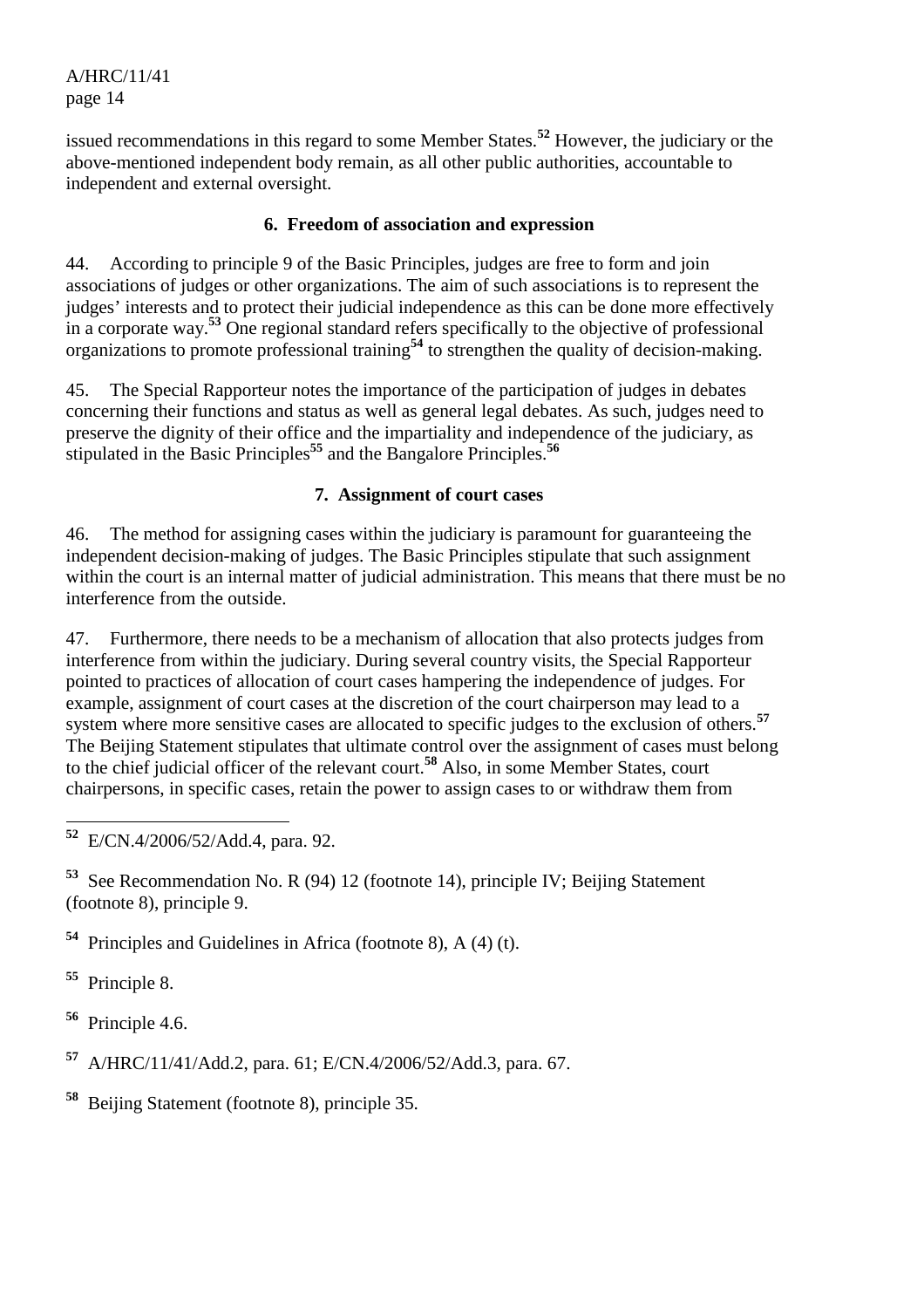specific judges which, in practice, can lead to serious abuse.**<sup>59</sup>** Therefore, the Special Rapporteur recommends to Member States to establish a mechanism to allocate court cases in an objective manner. One possibility could be drawing of lots or a system for automatic distribution according to alphabetic order.**<sup>60</sup>** A second one could be done through pre-determined court management plans which should incorporate objective criteria<sup>61</sup> according to which cases are to be allocated. These plans need to be as detailed as to prevent manipulation in the allocations of cases.

## **8. Independence within the judiciary**

48. The Special Rapporteur notes that the independence of judges needs to be protected both from outside and internal interference. For both, adequate structures within the judiciary are decisive. In this context, the Special Rapporteur draws attention to the procedures applied for the appointment or election of court chairpersons.

49. Judges need to work in an environment which is conducive to independent decision-making. To avoid having internal judicial hierarchy run counter to the independence of judges, the Special Rapporteur encourages Member States to consider introducing a system whereby court chairpersons are elected by the judges of their respective court.

50. Furthermore, appropriate structures and conditions need to be put in place in order to avoid situations in which the overturn of judgements by higher judicial bodies includes a sanction to the lower-level judges that made those rulings, which would result in a lessening of the independence of an individual judge within the judiciary.

## **9. Investigations into allegations of improper interference**

51. An important indicator for the independence of the judiciary is that inquiries are conducted into improper interferences into judicial affairs. In this context, it is important to note that the Human Rights Committee recommended to several Member States that independent and impartial investigations into all allegations of interference be conducted thoroughly and promptly and that perpetrators be prosecuted and punished.<sup>62</sup> The Special Rapporteur emphasizes that such investigations are a key means to prevent the reoccurrence of further interference and to detect systemic problems hampering the independence of the judiciary.

**<sup>62</sup>** CCPR/CO/82/ALB, para. 18; CCPR/C/BRA/CO/2, para. 17.

 $\overline{a}$ **<sup>59</sup>** E/CN.4/2005/60/Add.2, para. 59.

**<sup>60</sup>** See also Recommendation No. R (94) 12 (footnote 14), principle I (2) (e).

**<sup>61</sup>** These criteria could include: the date of the application or referral to the court, per alphabetic order of the surname of one of the parties or their residence or per area of law of the dispute at hand.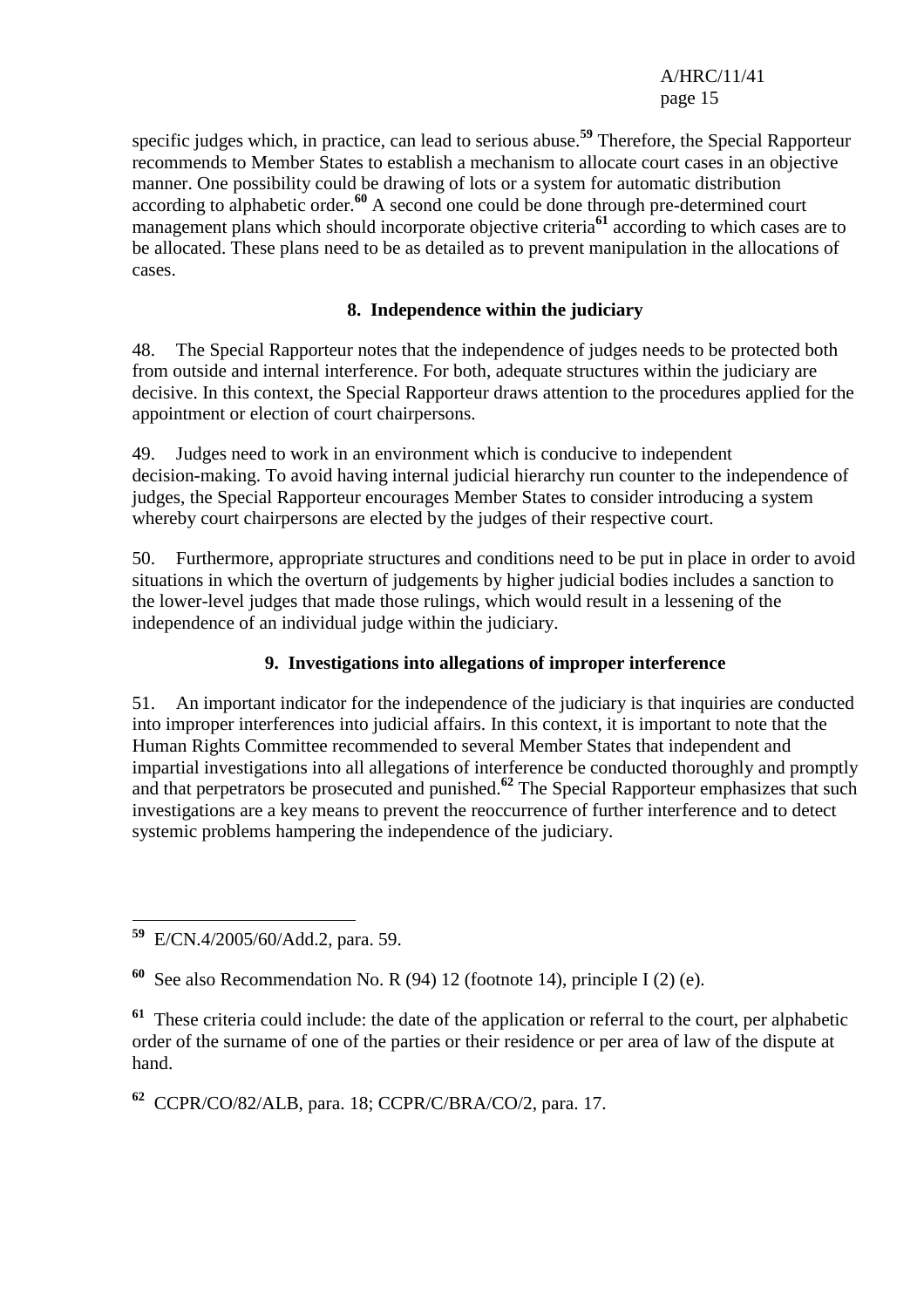#### **B. Independence of judges: elements having an impact on the status of judges**

52. In this section, the Special Rapporteur analyses elements having an impact on the individual independence of judges. The Human Rights Committee, in its general comment No. 32, stated that the requirement of independence refers, in addition to the procedure and qualifications for the appointment of judges, to the guarantees relating to their security of tenure until a mandatory retirement age or the expiry of their term of office, where such exist, the conditions governing promotion, transfer, suspension and cessation of their functions, and the actual independence of the judiciary from political interference by the executive branch and legislature.**<sup>63</sup>**

## **1. Tenure and irremovability**

53. Principle 12 of the Basic Principles on the Independence of the Judiciary, principle I.3 of the Recommendation N. R (94) 12 and principle A 4 (l) of the Principles and Guidelines on the Right to a Fair Trial and Legal Assistance in Africa require guaranteed tenures of judges until mandatory retirement age or the expiry of their term of office, where such exist.

54. The Human Rights Committee has repeatedly expressed concern at the lack of security of tenure.**<sup>64</sup>** Particularly, it raised concern about short terms of office**<sup>65</sup>** and requirements for regular review of judges' appointments by the executive.**<sup>66</sup>** The Special Rapporteur concluded that a short term for judges weakens the judiciary, affects their independence and their professional development.**<sup>67</sup>**

55. When reforming judicial systems, specific attention should be given to the issue of judges' tenure of office. In this connection, the Special Rapporteur recommended to some Member States, which were in situations of transition from an authoritarian to a democratic system, that reforms be directed at gradually extending tenures of judges so as to progressively introduce life tenures.**<sup>68</sup>**

**<sup>65</sup>** CCPR/CO/71/UZB, para. 8; CCPR/CO/75/VNM, para. 10; CCPR/CO/72/PRK, para. 8; CCPR/CO/71/SYR, para. 15.

 $\overline{a}$ **<sup>63</sup>** CCPR/C/GC/32 (footnote 1), para. 19.

**<sup>64</sup>** CCPR/CO/73/AZE, para. 14; CCPR/CO/74/GEO, para. 12; CCPR/CO/75/VNM, para. 10.

**<sup>66</sup>** CCPR/CO/83/UZB, para. 16; CCPR/C/79/Add.87, para. 16.

**<sup>67</sup>** Press release on the Special Rapporteur's visit to Guatemala (footnote 26), para. 8.

**<sup>68</sup>** E/CN.4/2006/52/Add.3, para. 84; E/CN.4/2006/52/Add.4, para. 92.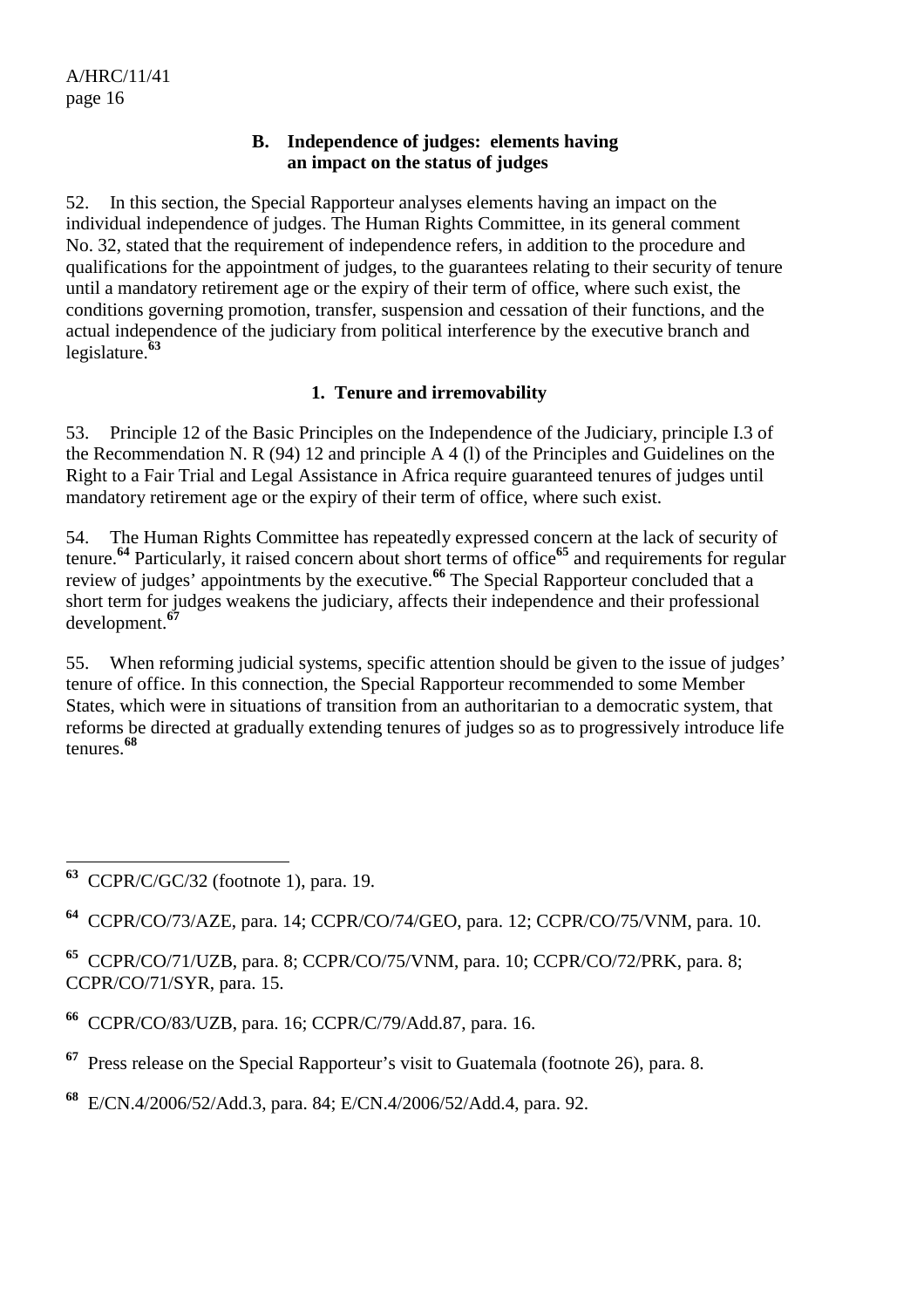56. The Special Rapporteur also notes that probationary periods for judges are used by some Member States. Specific safeguards need to be established in order to prevent that such short initial appointments turn into a risk for the independence of the judiciary.**<sup>69</sup>** In the Special Rapporteur's view, a short, non-extendable, probationary period may be employed, provided that life appointment or fixed tenure is automatically granted afterwards, except for probationary judges who were dismissed as a consequence of disciplinary measures or the decision of an independent body following a specialized procedure that determined that a certain individual is not capable of fulfilling the role of a judge.**<sup>70</sup>** In any case, the Special Rapporteur is concerned that the requirement of re-appointment following a probationary period runs counter to the principle of the independence of judges.**<sup>71</sup>**

57. Independently of whether the mandate of the judge is for life or for a limited period of time, it is crucial that tenure be guaranteed through the irremovability of the judge for the period he/she has been appointed. The irremovability of judges is one of the main pillars guaranteeing the independence of the judiciary. Only in exceptional circumstances may the principle of irremovability be transgressed. One of these exceptions is the application of disciplinary measures, including suspension and removal. As the Special Rapporteur noted in one of his country mission reports, the law must give detailed guidance on the infractions by judges triggering disciplinary measures, including the gravity of the infraction which determines the kind of disciplinary measure to be applied in the case at hand.**<sup>72</sup>** This requirement is also reflected on Recommendation N. R (94) 12, principle VI (2).

58. In this connection, the Special Rapporteur recalls that disciplinary measures to be adopted must be in proportionality to the gravity of the infraction committed by the judge. Therefore, he calls for the adoption of a well-defined scheme of available disciplinary measures.**<sup>73</sup>** In this context, the Special Rapporteur underscores that judges must not be removed from office because of errors in judicial decisions or because their decision has been overturned on appeal or review by a higher judicial body. This has also been confirmed by the Human Rights Committee on several occasions.**<sup>74</sup>**

**<sup>71</sup>** Ibid., para. 57.

**<sup>72</sup>** Ibid., para. 99.

**<sup>73</sup>** See for examples of different disciplinary measures, see Recommendation No. R (94) 12 (footnote 14), principle VI (1).

**<sup>74</sup>** CCPR/CO/75/VNM, para. 10; CCPR/CO/71/UZB, para. 14.

 $69\,$ **<sup>69</sup>** CCPR/CO/75/MDA, para. 12.

**<sup>70</sup>** A/HRC/11/41/Add.2, para. 99.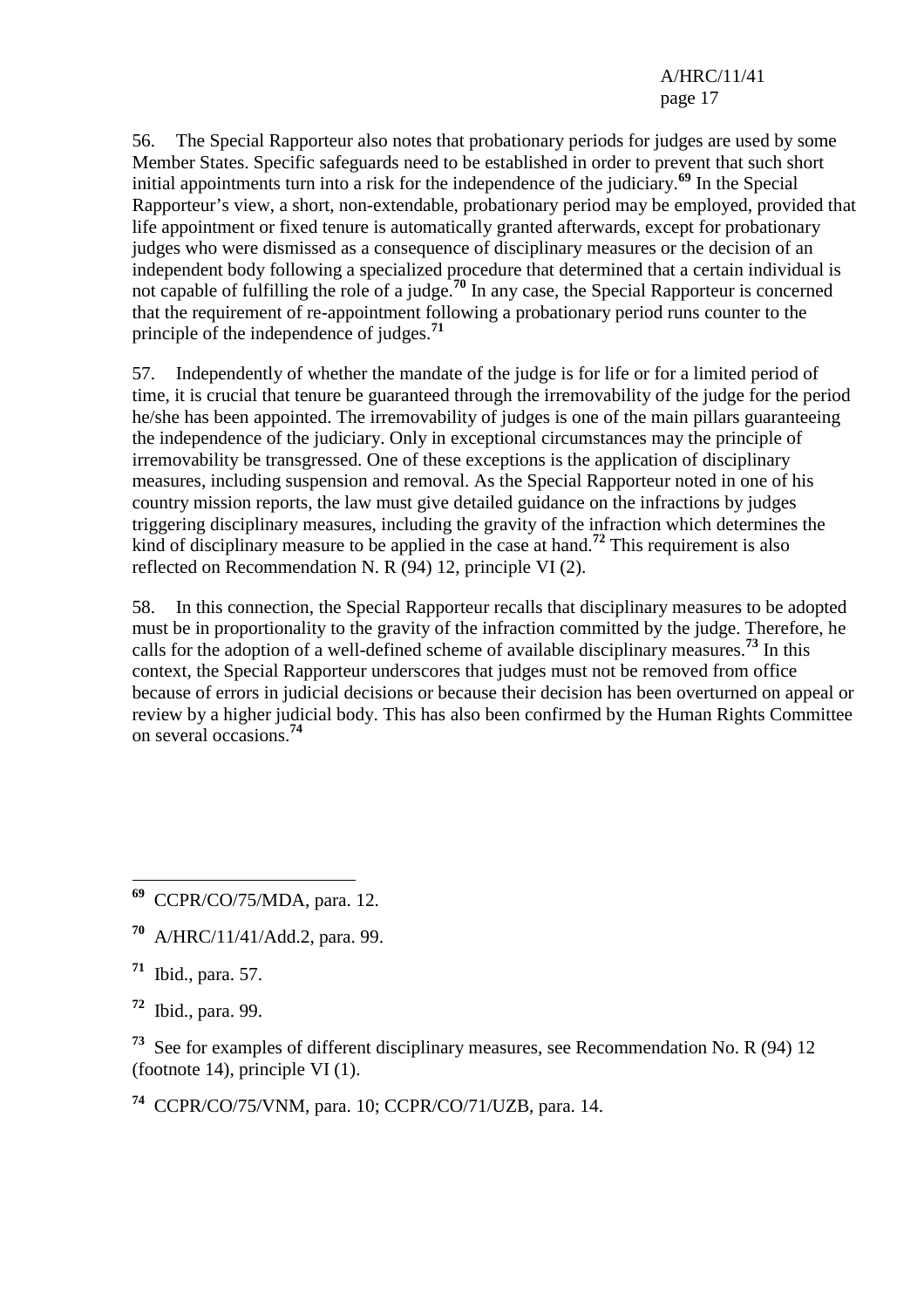59. According to the Basic Principles, judges shall be subject to suspension or removal only for reasons of incapacity or behaviour that renders them unfit to discharge their duties. The Human Rights Committee, in paragraph 20 of its general comment No. 32, specified that judges may be dismissed only on serious grounds of misconduct or incompetence.

60. On many occasions, the Special Rapporteur expressed concern that, in a number of Member States, the legislature or executive branches play an important, if not decisive, role in disciplining judges. The Human Rights Committee has also raised its concern about parliamentary control over disciplinary procedures of judges**<sup>76</sup>** and about the dismissal of judges by the executive, e.g. before the expiry of the term for which they have been appointed, without specific legal and procedural safeguards.**<sup>77</sup>** The Special Rapporteur has expressed his concern with regard to the Judicial Commission of the Supreme Court of Venezuela which can remove judges at its discretion without neither a justified cause nor disciplinary proceedings guaranteeing the fairness of the dismissal.**<sup>78</sup>**

61. In this context, it is vital to note that the Human Rights Committee highlighted the importance of the existence of an independent body or mechanism with the responsibility of disciplining judges.**<sup>79</sup>** It further highlighted that the procedure before such a body must be in compliance with the due process and fair trial guarantees.**<sup>80</sup>** This requirement applies also if the removal is decided by political bodies, e.g. the legislative branch. Most importantly and regardless of the type of disciplinary body, an independent review of the decision of the

**<sup>76</sup>** CCPR/CO/79/LKA, para. 16.

**<sup>77</sup>** CCPR/C/GC/32 (footnote 1), para. 20; communication No. 814/1998, *Pastukhov v. Belarus*, para. 7.3; communication No. 933/2000, *Adrien Mundyo Busyo et al. v. Democratic Republic of the Congo*, CCPR/C/78/D/933/200, para. 5.2.

**<sup>78</sup>** See allegation letter to the Government of Venezuela of 9 March 2009, A/HRC/11/41/Add.1, Venezuela.

**<sup>79</sup>** CCPR/CO/84/TJK, para. 17; CCPR/C/79/Add.118, para. 14.

**<sup>80</sup>** CCPR/C/93/D/1376/2005 (footnote 75), para. 6.5; CCPR/C/78/D/933/2000 (footnote 77), para. 5.2; CCPR/CO/75/MDA, para. 12; see also Inter-American Court of Human Rights, *Case of the Constitutional Court v. Peru*, 31/1/2001, paras. 74 and 84; Inter-American Court of Human Rights, *Apitz Barbera et al. v. Venezuela*, para. 44.

 ${\bf 75}$ **<sup>75</sup>** See also communication No. 1376/2005, *Soratha Bandaranayake v. Sri Lanka*, CCPR/C/93/D/1376/2005, para. 7.3.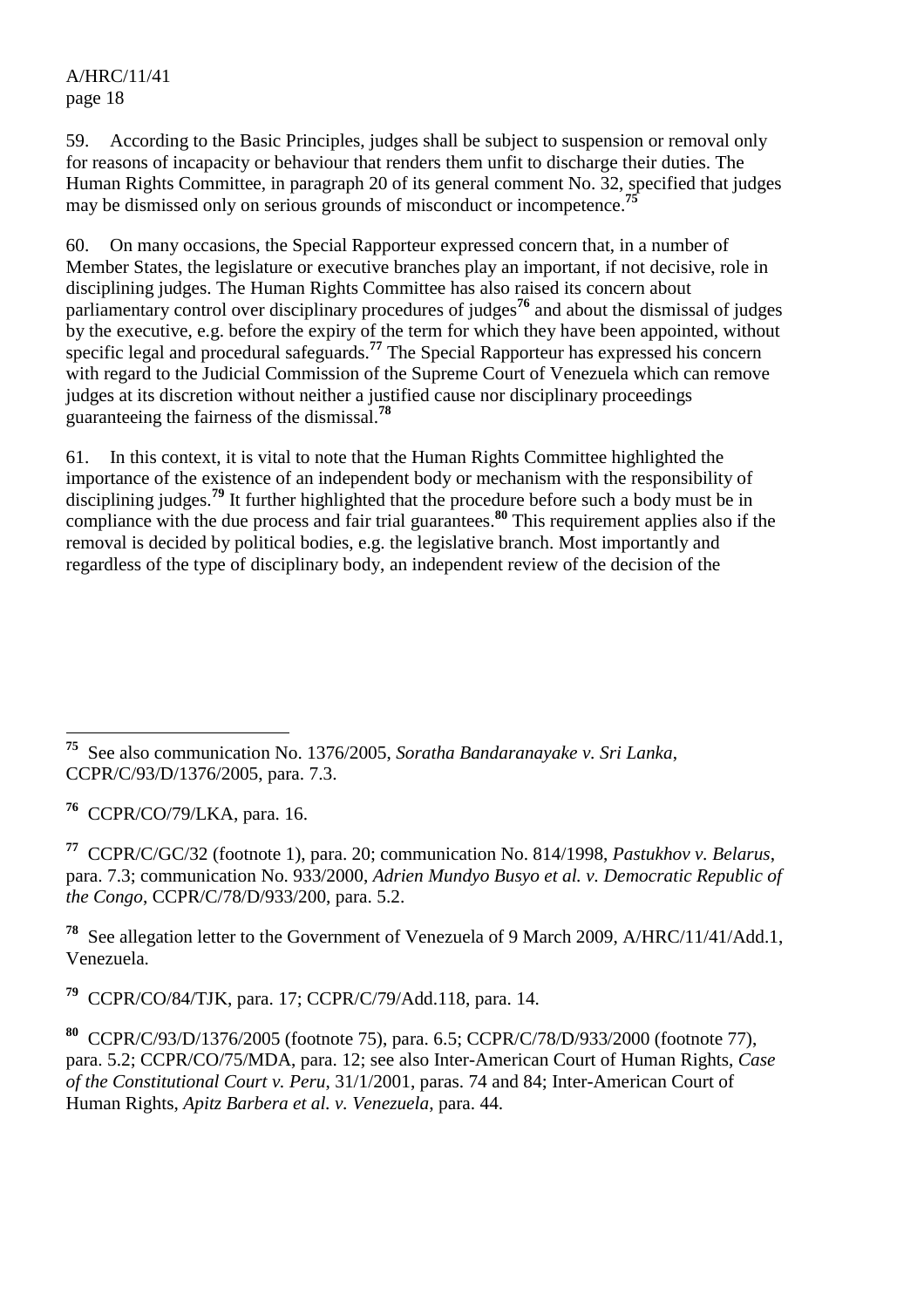disciplinary body is paramount.<sup>81</sup> In cases of dismissal by political bodies, it is even more important that their decision be subject to judicial review. This requirement is also reflected in international and regional standards.**<sup>82</sup>**

62. The Special Rapporteur considers that temporary or provisional judges, which exist in a few Member States, must have the same guarantees as those with a life or fixed-term tenure, given that they perform judicial tasks. He highlighted that the discretional dismissal of temporary judges puts the independence of the judiciary at stake.**<sup>83</sup>** Therefore, temporary judges can only be dismissed by disciplinary procedures that respect fair trial guarantees and are conducted by an independent body.

63. In order to enhance transparency, it is recommended that decisions related to disciplinary measures be made public.**<sup>84</sup>**

64. As a second exception, one may refer to situations of transition from an authoritarian to a democratic system, in which the objective of limitations to the principle of irremovability would be to end impunity and to prevent the reoccurrence of serious human rights violations. The Special Rapporteur has analysed these issues in more detail in previous reports.**<sup>85</sup>** In the current context, he wishes to reiterate that while judicial renewal may be approached in different ways, in all cases compliance with the Basic Principles on the Independence of the Judiciary must be ensured. Furthermore, the Special Rapporteur highlights that an individualized analysis ("review") together with the possibility to appeal the decision with a view to obtaining an independent review in compliance with the Basic Principles on the Independence of the Judiciary**<sup>86</sup>** is the preferable approach for judicial renewal.**<sup>87</sup>** Thus, in such cases, it would be

 $\overline{a}$ 

**<sup>81</sup>** Basic Principles on the Independence of the Judiciary, principle 20; Beijing Statement (footnote 8), principle 26; Principles and Guidelines in Africa (footnote 8), A (4) (q).

**<sup>82</sup>** Basic Principles on the Independence of the Judiciary, principle 17; Recommendation No. R (94) 12 (footnote 14), principles VI (3); Statute of the Ibero-American Judge, art. 20; Beijing Statement (footnote 8), principle 26; Principles and Guidelines in Africa (footnote 8).  $A(4)(q)$ .

**<sup>83</sup>** A/HRC/11/41/Add.1, Venezuela (footnote 78); see also Inter-American Court of Human Rights, *Apitz Barbera et al. v. Venezuela*, paras. 42-46.

**<sup>84</sup>** Beijing Statement (footnote 8), principle 28.

**<sup>85</sup>** E/CN.4/2006/52, paras. 40-55; E/CN.4/2005/50, paras. 43-56.

**<sup>86</sup>** Principle 20.

**<sup>87</sup>** See E/CN.4/2006/52, para. 54.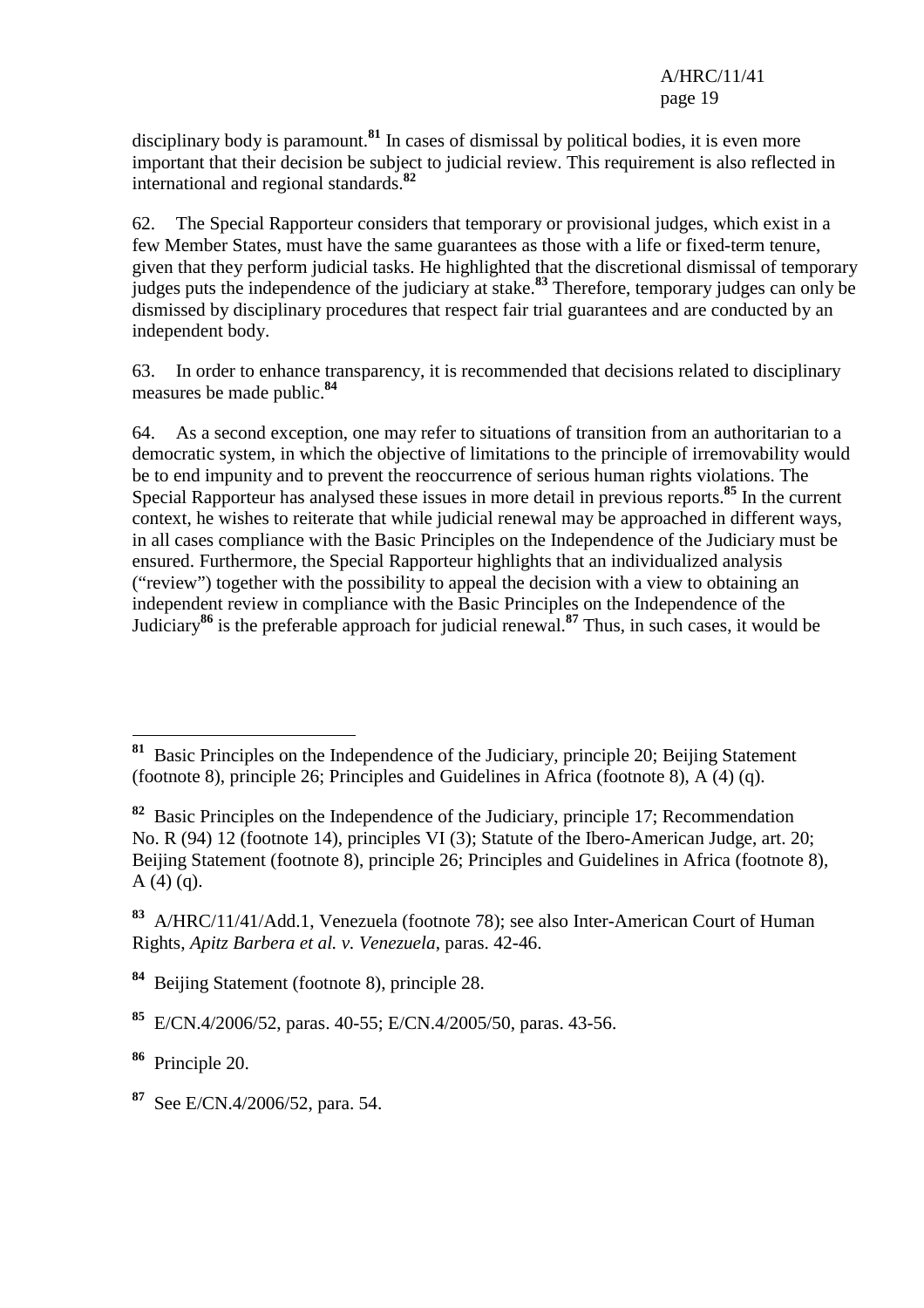crucial to inquire objectively on a case-by-case basis whether a judge was appointed unlawfully or whether he/she derives judicial power from an act of allegiance so as to determine to relieve the person from his/her functions.**<sup>88</sup>**

#### **2. Immunity**

65. The Basic Principles stipulate that judges should enjoy personal immunity from civil suits for monetary damages for improper acts or omissions in the exercise of their judicial functions. According to the Principles and Guidelines on the Right to a Fair Trial and Legal Assistance in Africa, judicial officers shall also not be criminally liable for such acts or omissions. The Human Rights Committee emphasized that judges should not be held criminally liable for handing down "unjust judgments" or committing legal errors in their decisions.**<sup>89</sup>**

66. In order to protect judges from unwarranted prosecution, the Special Rapporteur considers it essential that judges also be granted some degree of criminal immunity.**<sup>90</sup>** The principle is far from being implemented universally and he noted the absence of legislation on judicial immunity during a recent country visit recommending the adoption of specific norms.**<sup>91</sup>**

67. On the other hand, the Special Rapporteur emphasizes that it is paramount to ensure the accountability of judges so that immunity may not be abused. In this connection, in several country mission reports, he has made reference to procedures for lifting judicial immunity.**<sup>92</sup>** The Special Rapporteur underscores that such procedures must be legislated in great detail and should aim at reinforcing the independence of the judiciary. He therefore considers that if such a decision solely depends on the discretion of a body of the executive branch, this may expose judges to political pressure and jeopardize their independence.

#### **3. Promotion**

68. Principle 13 of the Basic Principles of the Independence of the Judiciary stipulates that the promotion of judges should be based on objective factors, in particular ability, integrity and experience. Similar provisions are contained in the regional standards.**<sup>93</sup>**

 $\overline{a}$ 

**<sup>88</sup>** Principle 30 of the Updated Set of Principles for the protection and promotion of human rights through action to combat impunity, E/CN.4/2005/102.

**<sup>89</sup>** CCPR/CO/72/PRK, para. 8; A/56/44 (Supp.), paras. 37 and 39.

**<sup>90</sup>** See art. 10, Universal Charter of the Judge.

**<sup>91</sup>** A/HRC/4/25/Add.2, paras. 30 and 82.

**<sup>92</sup>** E/CN.4/2005/60/Add.2, para. 36; E/CN.4/2006/52/Add.4, para. 52.

**<sup>93</sup>** Recommendation No. R (94) 12 (footnote 14), principle I (2); Principles and Guidelines in Africa (footnote 8), A (4) (o); Beijing Statement (footnote 8), principle 17; Statute of the Ibero-American Judge, principle 17.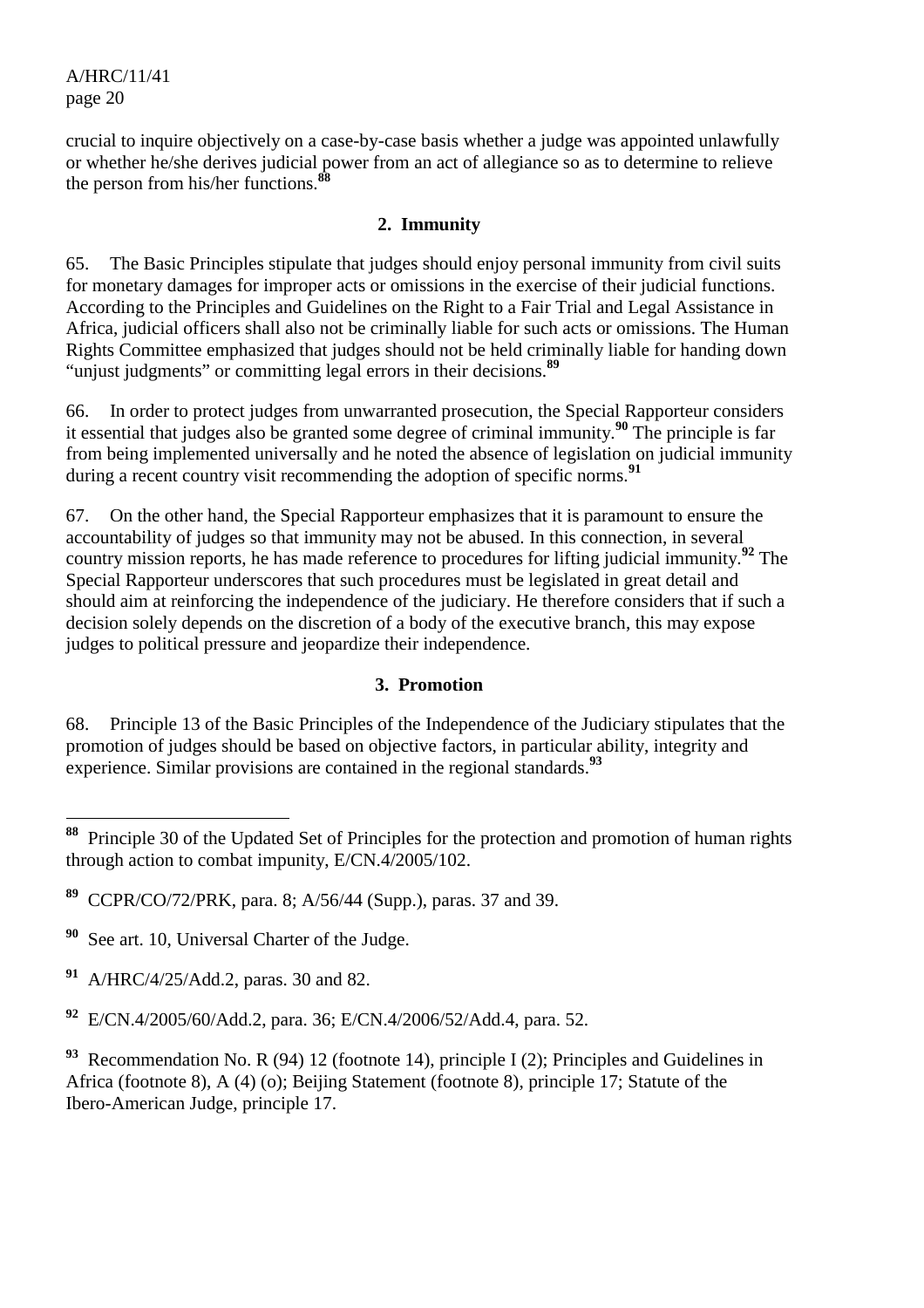69. The Human Rights Committee, in its general comment No. 32, recommended that States establish clear procedures and objective criteria for the promotion of judges.**<sup>94</sup>** In this context, the Committee noted with satisfaction the establishment of a career structure for the judiciary.**<sup>95</sup>**

70. Furthermore, the Human Rights Committee raised the question of the body**<sup>96</sup>** and method by which judges are granted promotion. It emphasized that if such a decision depends on the discretion of the administrative authorities, this may expose judges to political pressure and jeopardize their independence and impartiality.**<sup>97</sup>**

71. The Special Rapporteur emphasizes that final decisions on promotions should be preferably taken by an independent body in charge of the selection of judges, composed of at least a majority of judges.<sup>98</sup> This would enhance the coherence of any decision taken in relation to the judicial career and thereby strengthen the independence of the judiciary.

72. The Special Rapporteur underscores that, while adequate professional experience is an essential prerequisite for promotion, it should not be the only factor taken into account in such decisions. Promotion, like with initial selection and appointment, should be merit-based, having regard to qualifications, integrity, ability and efficiency.

#### **4. Conditions of service**

#### **(a) Judicial salary**

73. International and regional standards require that the remuneration of judges be guaranteed by law. Principle 11 of the Basic Principles and selected regional standards also require that the remuneration be adequate.<sup>99</sup> Yet, reality on the ground is far from being consistent with this principle.

<sup>99</sup> Principles and Guidelines in Africa (footnote 8), A 4 (m); Beijing Statement (footnote 8), principle 31.

 $\overline{a}$ **<sup>94</sup>** CCPR/C/GC/32 (footnote 1), para. 19.

**<sup>95</sup>** CCPR/CO/72/GTM, para. 7.

**<sup>96</sup>** CCPR/C/MDG/CO/3, para. 26.

**<sup>97</sup>** CCPR/CO/73/AZE, para. 14.

**<sup>98</sup>** See paras. 27-30 above; see also European Charter on the Statute of Judges, sections 4.1 and 1.3.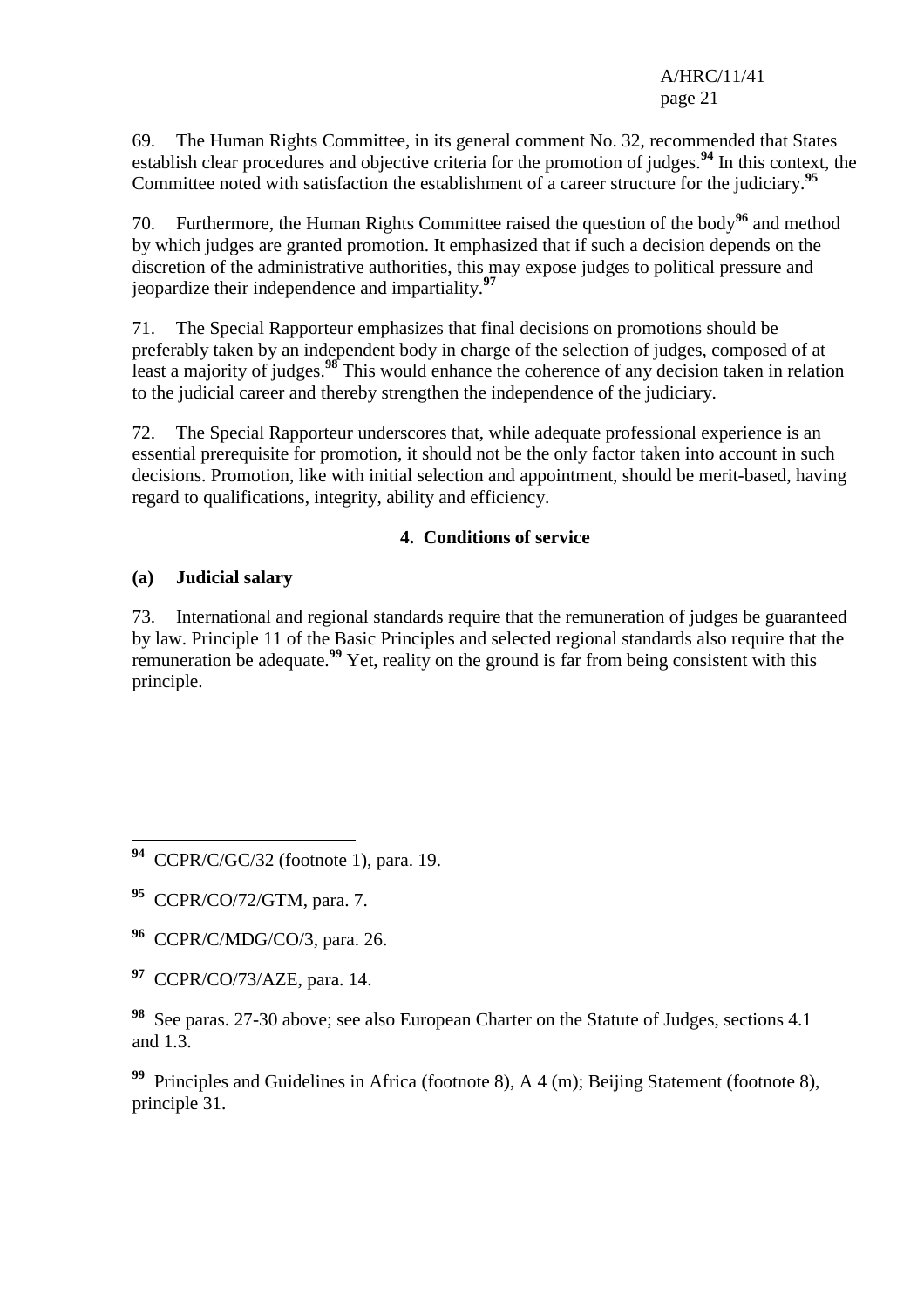74. In this connection, it is worth recalling that the Special Rapporteur, in several of his country mission reports, noted the low level of judicial salaries, in some instances constituting remuneration well below the average national income or not even providing for a decent livelihood.**<sup>100</sup>** The Special Rapporteur also highlighted the problem that, despite the existence of pertinent legal provisions, salaries effectively paid to the judges are not adequate.**<sup>101</sup>** Another specific problem is the great difference in remuneration between different levels of judges, which causes problems to attract and keep judges in rural areas.<sup>102</sup>

75. Both the Special Rapporteur and the Human Rights Committee have further raised in several instances the concern of significant delay in the payment of salaries.**<sup>103</sup>** The Special Rapporteur is concerned that low salaries and salary arrears are a major factor contributing to the endemic corruption within several judicial systems. He therefore calls that judges be remunerated with due regard for the responsibilities and the nature of their office, as also recommended by the Human Rights Committee.**<sup>104</sup>**

## **(b) Human and material resources**

76. The Basic Principles on the Independence of the Judiciary and regional standards require that Member States provide adequate resources to enable the judiciary to properly perform its functions. The Human Rights Committee deplored that the lack of human and material resources is an aspect which may undermine the independence of the judiciary.**<sup>105</sup>** Recommendation No. R (94) 12 gives specific examples for proper working conditions.**<sup>106</sup>**

77. The Special Rapporteur, in his country mission reports, underlined the importance of adequate human and material resources to the proper functioning of justice. He noted that in some countries there is a negligible share of the budget allocated to the judicial authority, which causes a shortage of judges and courts, low salaries and unacceptable material conditions.**<sup>107</sup>** As a consequence, he actively recommended that a higher percentage of the national budget be allocated to improving human and material resources of the judicial system.**<sup>108</sup>** In some countries,

 $\overline{a}$ **<sup>100</sup>** A/HRC/8/4/Add.2, para. 35; A/HRC/4/25/Add.2, para. 27; E/CN.4/2006/52/Add.4, para. 53.

**<sup>101</sup>** A/HRC/8/4/Add.2, para. 35; E/CN.4/2006/52/Add.3, para. 47.

**<sup>102</sup>** E/CN.4/2005/60/Add.2, para. 37.

**<sup>103</sup>** CCPR/CO/74/GEO, para. 12; E/CN.4/2006/52/Add.3, para. 47.

**<sup>104</sup>** CCPR/CO/84/TJK, para. 17; see also Recommendation No. R (94) 12 (footnote 14), principle III (1) (b); Statute of the Ibero-American Judge, art. 32.

**<sup>105</sup>** CCPR/CO/75/VNM, para. 9; CCPR/CO/83/KEN, para. 20.

**<sup>106</sup>** Principle III.

**<sup>107</sup>** A/HRC/8/4/Add.2, para. 35.

**<sup>108</sup>** Ibid., para. 76.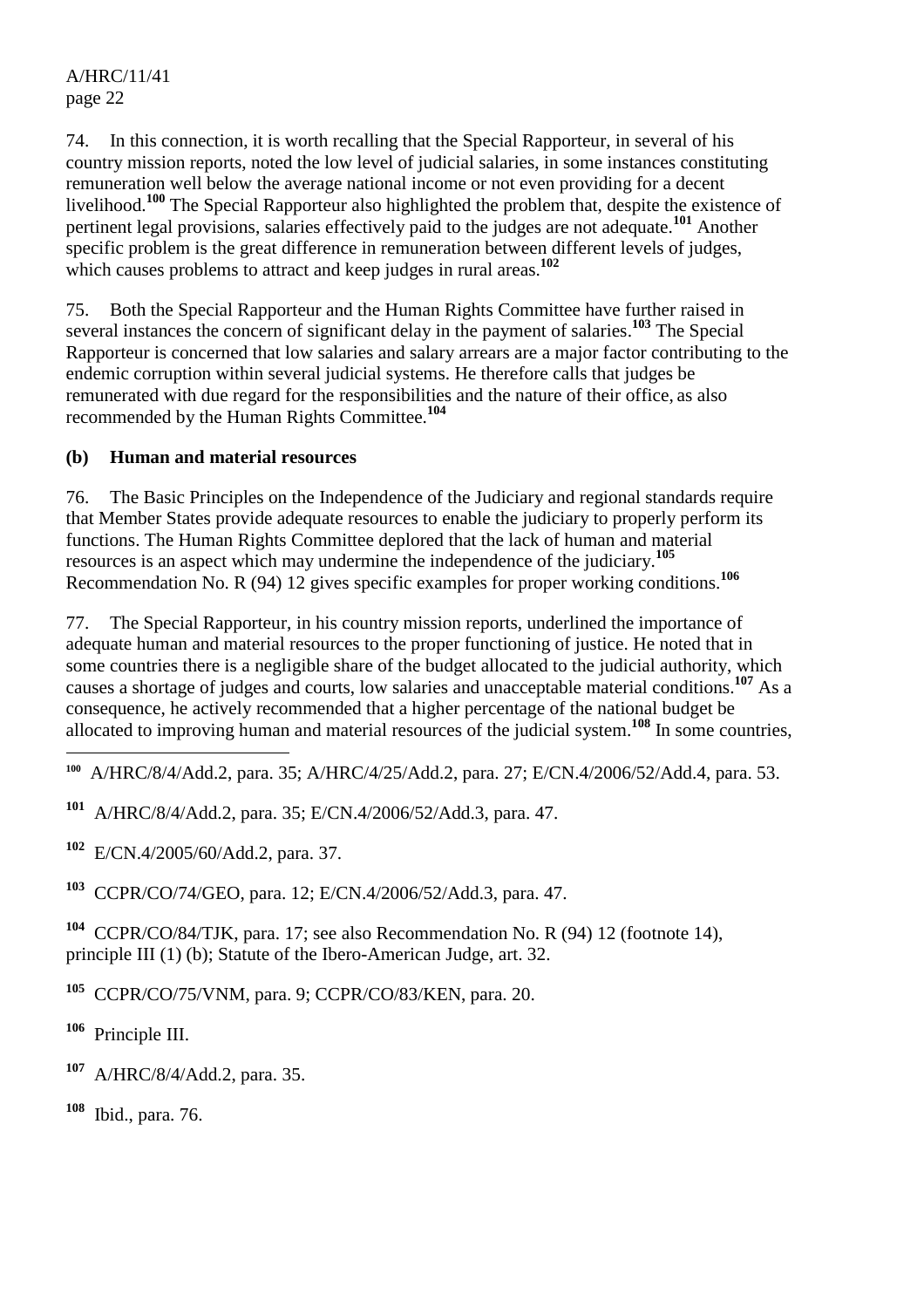he noted a significant discrepancy between courts in different regions, depending on the degree of willingness of the respective local authorities to support their functioning with material resources.**<sup>109</sup>** In this connection, the Special Rapporteur emphasizes that while duly respecting the federal systems of some Member States, it remains the task of the central authorities to ensure that appropriate human and material resources are available to the courts so as to administer justice properly.

#### **(c) Security**

78. The Special Rapporteur emphasizes that the security of judges is a subject too often neglected in the face of multiple and multifaceted attacks against members of the judiciary in a number of countries. This is reflected in the Special Rapporteur's annual reports on country situations, which show the dimension of this concern.**<sup>110</sup>** The Human Rights Committee, in paragraph 19 of its general comment No. 32, stated that it is necessary to protect judges against conflicts of interest and intimidation. To this end, the security of judges should be adequately guaranteed by law, as it is also enshrined in the Basic Principles.**<sup>111</sup>** In accordance with the Beijing Statement, it is incumbent upon the executive authorities to ensure the security and physical protection of judges and their families at all times. Furthermore, the Statute of the Ibero-American Judge requires that the necessary measures be in accordance with the risks to which judges and their families are exposed.<sup>112</sup>Recommendation No. R (94) 12 gives specific examples of security measures, such as providing for security guards on court premises or police protection for judges who may become or are victims of serious threats.**<sup>113</sup>**

79. In numerous cases, the Special Rapporteur has denounced the inadequate efforts by State authorities to respond and provide protection to judges, even when reports had been submitted to the police or the judicial authorities.**<sup>114</sup>** In this connection, he underlines once again the importance of the adoption of preventive security measures for increased protection of judges, in particular to protect those judges examining cases of large-scale corruption and organized crime, terrorism and crimes against humanity.**<sup>115</sup>**

- **<sup>113</sup>** Principle III (2).
- **<sup>114</sup>** A/HRC/4/25, para. 14.
- **<sup>115</sup>** A/HRC/11/41/Add. 2, para. 99.

<sup>109</sup> **<sup>109</sup>** E/CN.4/2006/52/Add.4, para. 70.

**<sup>110</sup>** For example, A/HRC/4/25, paras. 14-17.

**<sup>111</sup>** Principle 11.

**<sup>112</sup>** Art. 35.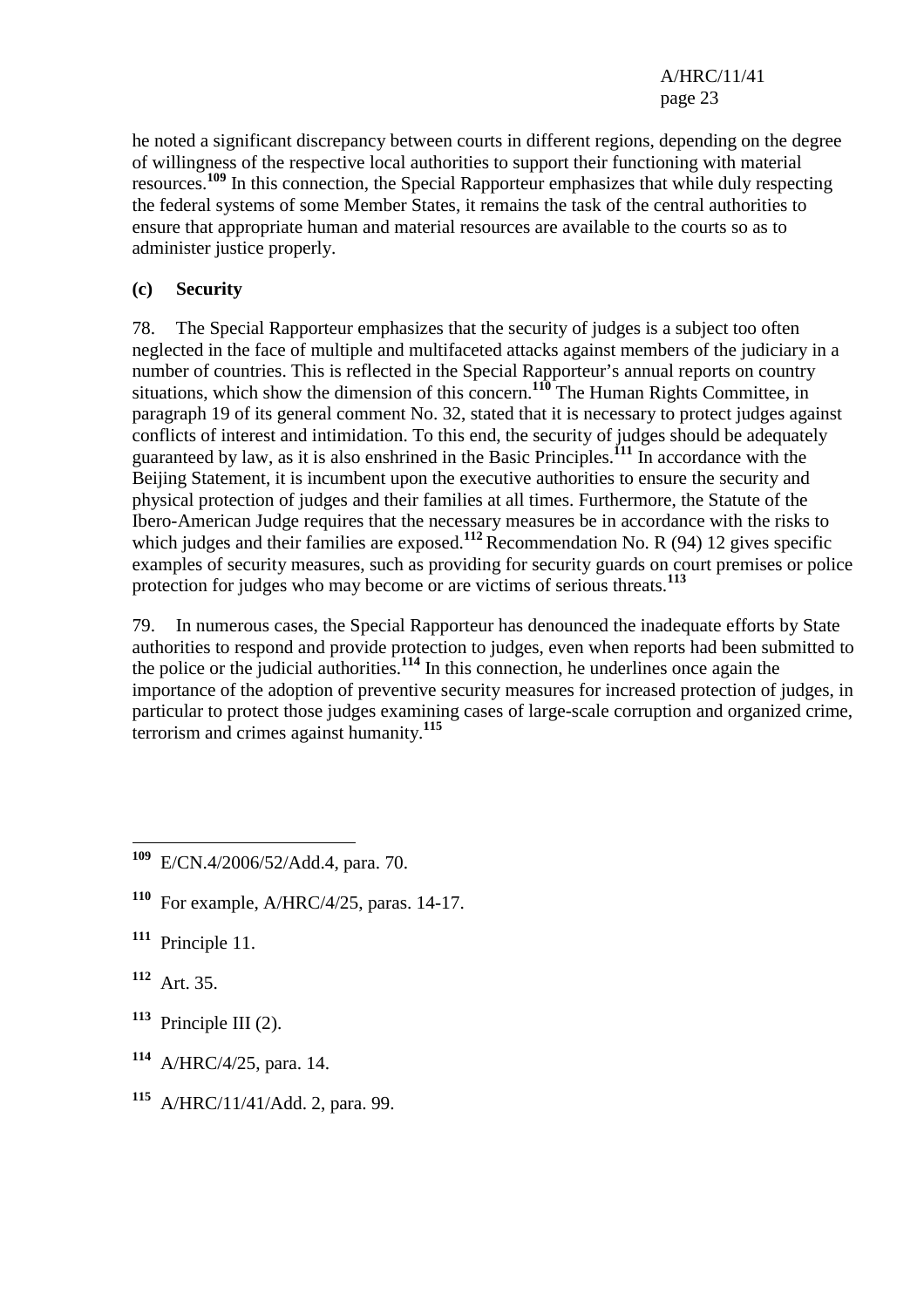## **(d) Training**

80. According to the Basic Principles and various regional standards,**<sup>116</sup>**appropriate training is one of the preconditions to be selected for judicial office. The Human Rights Committee recommended that particular attention should be given to the training of judges in order to enable them to render justice promptly and impartially.**<sup>117</sup>**

81. Besides the importance of pre-service and initial training, the Special Rapporteur has focused his attention on continuing learning opportunities of judges.**<sup>118</sup>** In one of his country mission reports, he emphasized that lack of adequate training and professional knowledge also means that judges are more easily influenced.**<sup>119</sup>**

82. In this context, he would like to emphasize that Recommendation No. R (94) 12 specifically provides for training also during the judicial career, which should be free of charge and concern particularly recent legislation and case law.**<sup>120</sup>** The Statute of the Ibero-American Judge states that continuing training is generally voluntary, but can be mandatory in specific cases, such as taking up higher judicial duties or major legal reforms. Furthermore, it enshrines that continuing training is a right of the judge and an obligation of the judiciary. Recommendation No. R (94) 12 enshrines the duty of the judges to undergo any necessary training in order to carry out their duties in an efficient and proper manner.

83. On the occasion of several country missions, the Special Rapporteur noted with satisfaction the existence of an institution providing for continuing legal education<sup>121</sup> or recommended the establishment of such an institution to the those Member States which had not yet set up such body.**<sup>122</sup>**

84. In this connection, the Special Rapporteur also wishes to point to systems of judicial careers with periodic examinations, which exist in some Member States. Such examinations should be carried out by the independent body in charge with the selection of judges and serve the continuing quality of the administration of justice.

**<sup>119</sup>** A/HRC/8/4/Add.2, para. 23.

**<sup>120</sup>** Principle III (1).

**<sup>122</sup>** A/HRC/8/4/Add.2, para. 79.

**<sup>116</sup> <sup>116</sup>** Principles and guidelines in Africa (footnote 8), A (4) (i) and (k); Recommendation No. R (94) 12 (footnote 14), principle III (1); Statute of the Ibero-American Judge, art. 24.

**<sup>117</sup>** CCPR/C/79/Add.118, para. 14.

**<sup>118</sup>** See A/HRC/11/41/Add.2, para. 99; A/HRC/4/25/Add.2, para. 26.

**<sup>121</sup>** A/HRC/11/41/Add.2, para. 65; E/CN.4/2006/52/Add.4, para. 62; E/CN.4/2005/60/Add.2, para. 74.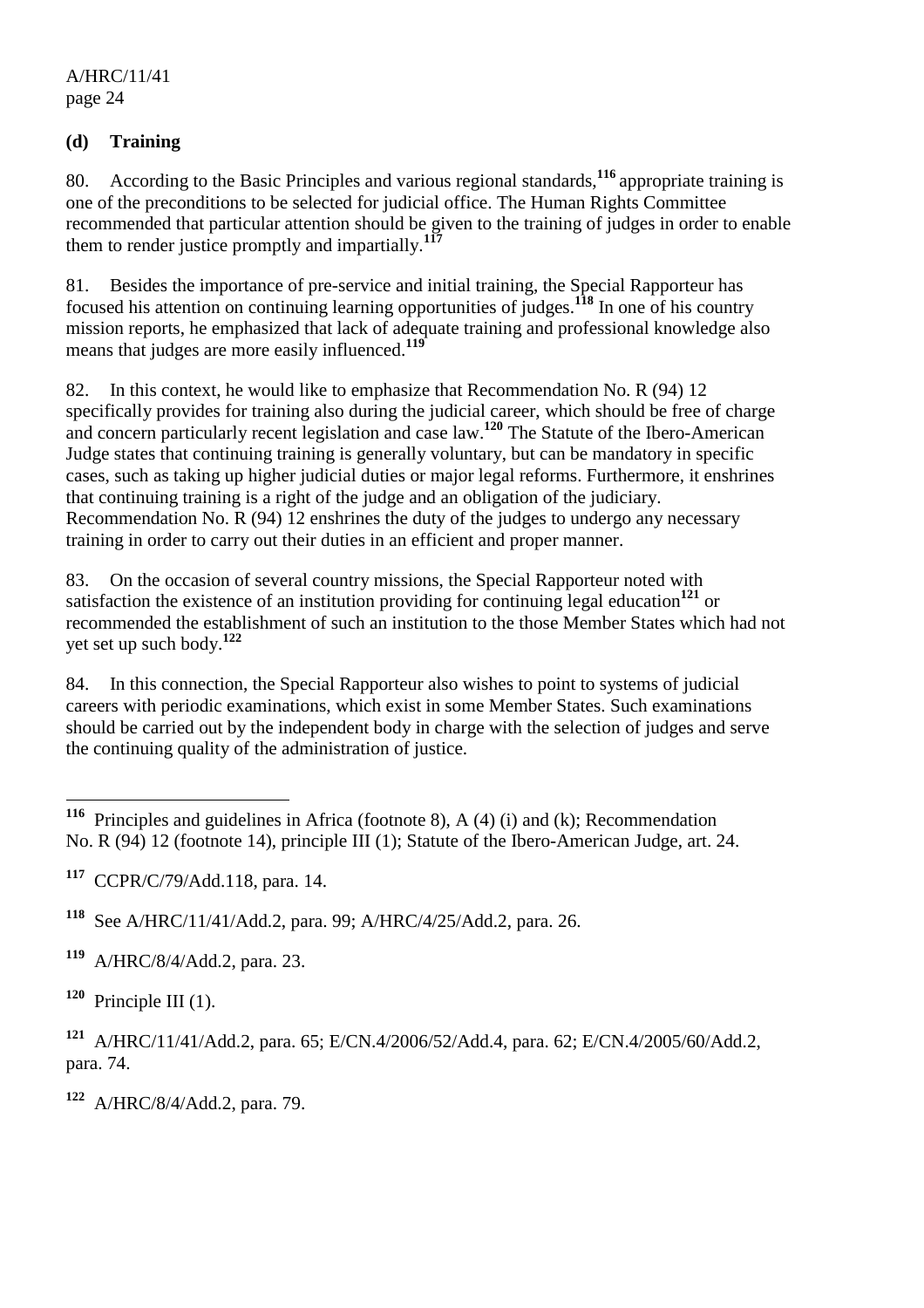## **IV. MAJOR DEVELOPMENTS IN INTERNATIONAL JUSTICE**

#### **A. International Criminal Court**

85. **Central African Republic**. Jean-Pierre Bemba Gombo, the alleged President and Commander-in-chief of the Movement for the Liberation of Congo (MLC) was transferred to The Hague on 3 July 2008, following his arrest by Belgian authorities on 24 May 2008 at the request of the ICC. He initially appeared before Pre-Trial Chamber III of the International Criminal Court (ICC) on 4 July 2008.

86. **Darfur, Sudan**. The Special Rapporteur regrets that, at the time of writing of this report, no developments have been reported by the Government regarding the execution of warrants for Ahmad Harun and Ali Kushayb on 51 counts of war crimes and crimes against humanity. He urges the Government to follow up promptly on the Court's request of October 2007.

87. On 4 March 2009, the Pre-Trial Chamber I issued a warrant for the arrest of Omar Hassan Ahmad Al Bashir, President of the Sudan, for war crimes and crimes against humanity. The crime of genocide is not included in the warrant issued for the arrest. Nevertheless, the judges stressed that if additional evidence is gathered by the Prosecution, the decision would not prevent the Prosecution from requesting an amendment to the warrant of arrest in order to include the crime of genocide. This is the first warrant of arrest ever issued for a sitting Head of State by the ICC.

88. **Democratic Republic of the Congo***.* On 18 November 2008, the ICC decided to proceed with the trial of Thomas Lubanga Dyilo, the founder and leader of the Union des patriotes congolais (Union of Congolese Patriots). Trial Chamber I recommenced the trial on 26 January 2009. On 26 September 2008, the charges were confirmed for Mathieu Ngudjolo Chui, the alleged former leader of the National Integrationist Front (FNI) and Germain Katanga, the alleged commander of the Patriotic Resistance Force in Ituri (FRPI).

#### **B. International Criminal Tribunal for the former Yugoslavia**

89. On 26 February 2009, the International Criminal Tribunal for the former Yugoslavia (ICTY) handed down its first judgement for crimes perpetrated by Federal Republic of Yugoslavia (FRY) and Serbian forces against Kosovo Albanians during the 1999 conflict in Kosovo. Former Yugoslav Deputy Prime Minister Nikola Šainović, Yugoslav Army (VJ) General Nebojša Pavković and Serbian Police General Sreten Lukić were each sentenced to 22 years' imprisonment for crimes against humanity and violation of the laws or customs of war. Yugoslav Army General, Vladimir Lazarević, and Chief of the General Staff, Dragoljub Ojdanić, were found guilty of aiding and abetting the commission of a number of charges of deportation and forcible transfer of the ethnic Albanian population of Kosovo and each sentenced to 15 years' imprisonment. Milan Milutinović, the former President of Serbia, was acquitted of all charges.

90. Radovan Karadžić, who was arrested on 21 July 2008 by the Serbian authorities, was subsequently transferred to the ICTY on 30 July 2008. Crimes for which he was indicted include genocide, complicity in genocide, extermination, murder and wilful killing. He initially appeared before the court on 31 July 2008.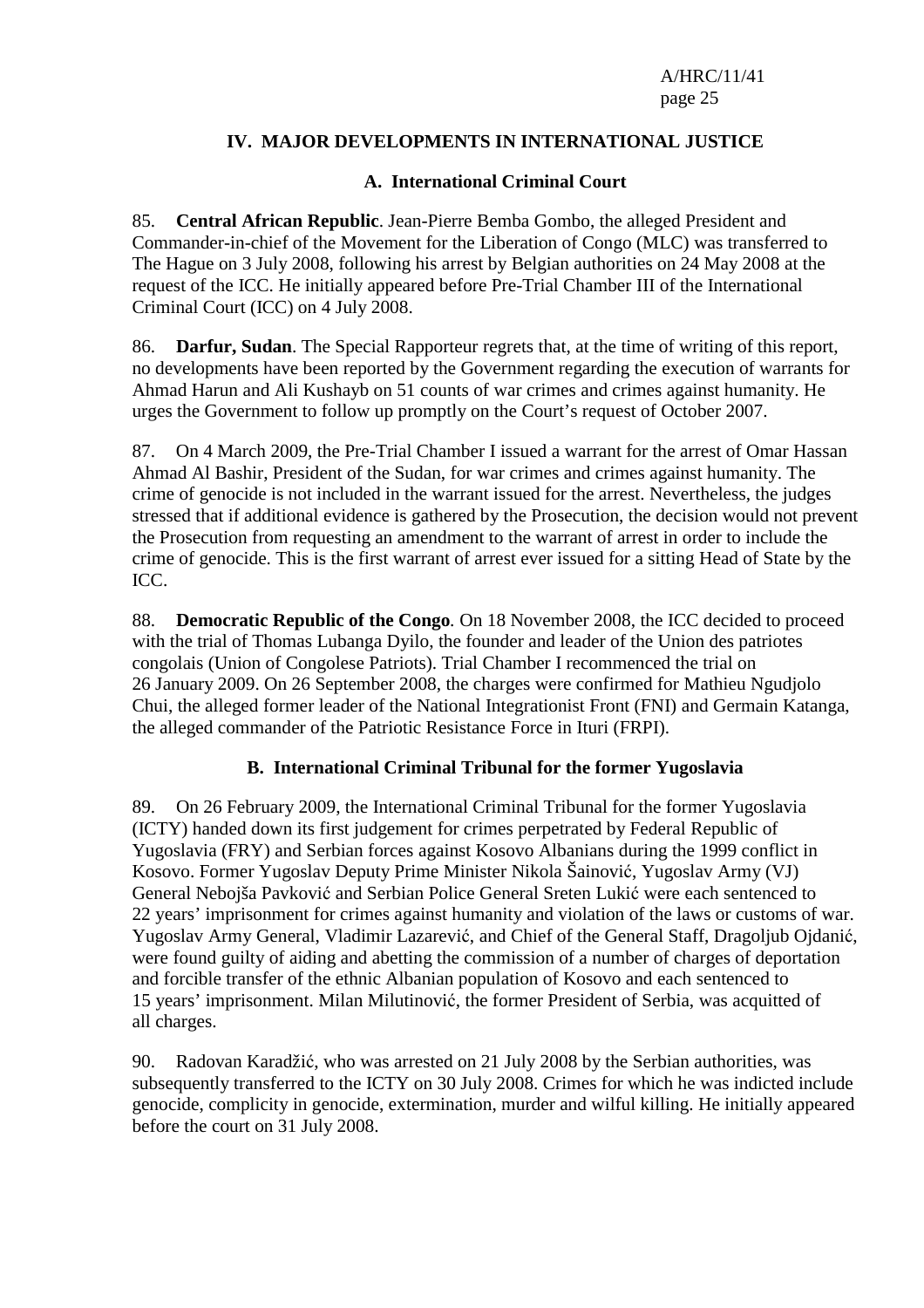### **C. International Criminal Tribunal for Rwanda**

91. On 18 December 2008, the International Criminal Tribunal for Rwanda rendered its judgement concerning four senior officers of the Rwandan army in 1994. It sentenced Colonel Théoneste Bagosora, Director of Cabinet in the Rwandan Ministry of Defence, Major Aloys Ntabakuze, commander of the Para Commando Battalion, and Colonel Anatole Nsengiyumva, commander of the Operational Sector of Gisenyi, to life imprisonment for genocide, crimes against humanity and war crimes based on their role in crimes committed in Rwanda. The court acquitted General Gratien Kabiligi, head of the military operations bureau (G-3) of the army general staff, of all charges against him and ordered his release. It also acquitted each of the accused of conspiring to commit genocide before 7 April 1994.

#### **D. Other relevant developments**

92. **Extraordinary Chambers in the Court of Cambodia**. On 17 February 2009, the initial hearing in the first case of the Extraordinary Chambers in the Courts of Cambodia (ECCC) started with the trial of Kaing Guek Eav ("Duch") who faces charges of crimes against humanity and grave breaches of the Geneva Conventions of 1949, in addition to the offences of homicide and torture under Cambodian criminal law.

93. **Special Tribunal for Lebanon**. The Special Tribunal for Lebanon started functioning on 1 March 2009. The Tribunal was established pursuant to Security Council resolution 1757 (2007) to prosecute persons responsible for the attack of 14 February 2005 resulting in the death of former Lebanese Prime Minister Rafiq Hariri and in the death or injury of other persons and related cases. On 3 March 2009, the Security Council reiterated the importance of the full cooperation of Member States with the Office of the Prosecutor in order to enable effective investigations and prosecutions. The mixed or "hybrid" tribunal comprises seven foreign and four Lebanese judges.

94. **International Court of Justice**. On 19 February 2009, Belgium instituted proceedings before the International Court of Justice (ICJ) against Senegal regarding Senegal's obligation to prosecute the former President of Chad, Hissène Habré, or to extradite him to Belgium for the purposes of criminal proceedings. In its application, Belgium maintains that Senegal, where Mr. Habré has been living in exile since 1990, has taken no action on its repeated requests to see Mr. Habré prosecuted in Senegal, failing his extradition to Belgium, for acts including crimes of torture and crimes against humanity. Mr. Habré was indicted on 3 February 2000 in Senegal for complicity in crimes against humanity, acts of torture and barbarity and placed under house arrest.

#### **V. CONCLUSIONS AND RECOMMENDATIONS**

#### **A. Conclusions**

95. **The present report demonstrates the number and variety of factors that impact on the independence of judges, both in an individual and institutional dimension. It shows that procedures for the selection and appointment of judges as well as the term and security of their tenure are key factors to ensure the independence of judges. Among the factors**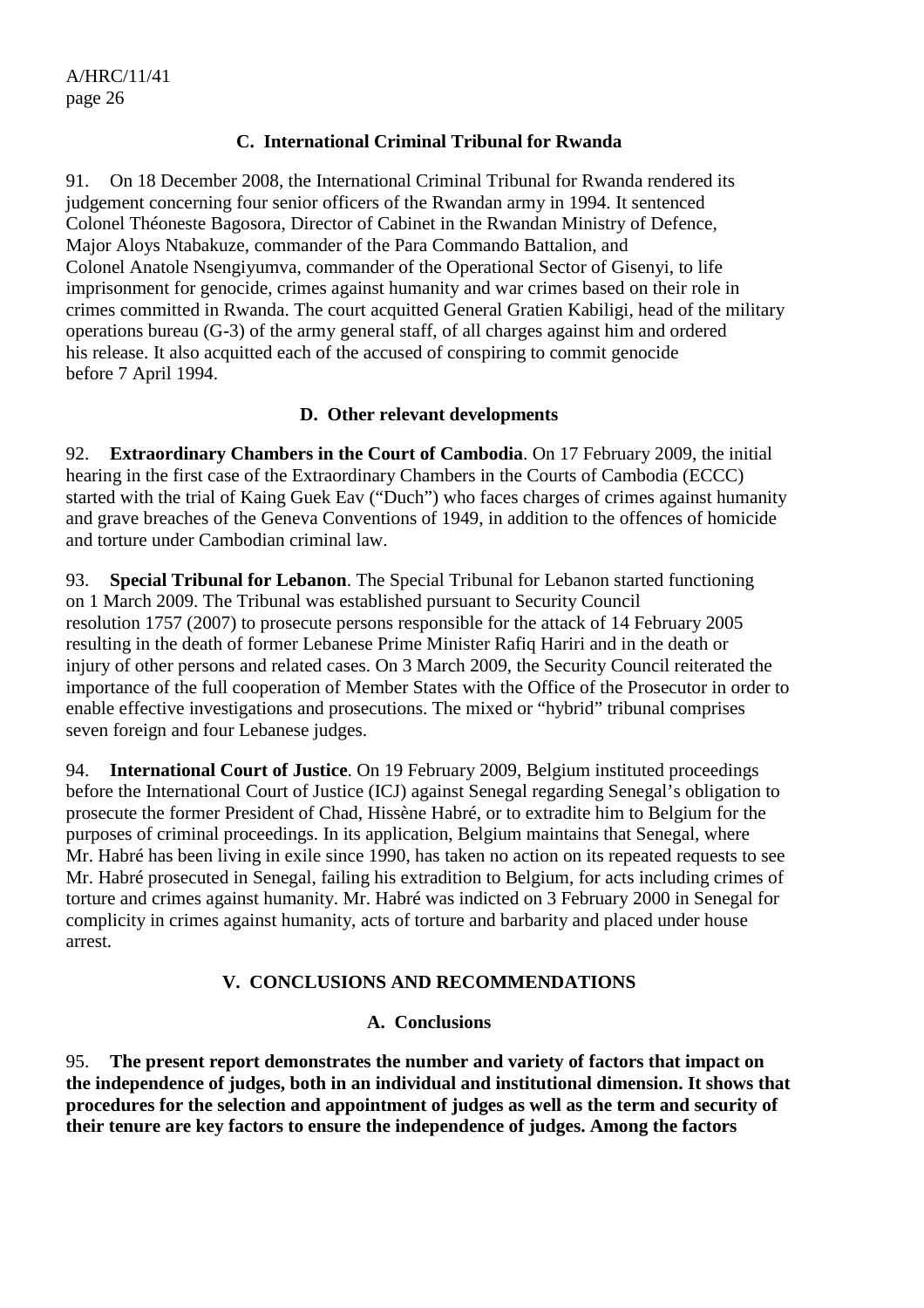**endangering the independence of the judiciary, the Special Rapporteur underscores with profound concern the growing tendency of several Member States to fail to comply with their obligation to appoint an adequate number of judges necessary for an effective functioning of the administration of justice and to appoint temporary or probationary judges. Moreover, the possibility of a judicial career, including procedures for promotion, and adequate working conditions are decisive factors for the status of judges. A constitutionally provided guarantee of the independence of the judiciary is paramount, along with respect to the principle of the "lawful" judge. Emphasis is to be given to the allocation of sufficient funding to the judiciary and a self-governed financial management. Independence from within the judiciary was noted as an important concern, together with the assignment of court cases. Finally, the right of judges to participate in general and legal debates, together with the guarantee to form and join associations and to defend their status and rights in a corporate way were given special attention.** 

#### **B. Recommendations**

96. **In order to assist Member States to strengthen the independence of judges, the Special Rapporteur makes the recommendations that follow.** 

97. **With respect to selection, appointment and promotion of judges, he recommends that:** 

- **Member States consider establishing an independent body in charge of the selection of judges, which should have a plural and balanced composition, and avoid politicization by giving judges a substantial say.**
- **Member States adopt legislation enshrining objective criteria to be applied in the selection of judges, ensuring that selection of judges be based on merit only. Member States consider the possibility of selecting judges by competitive exams conducted at least partly in a written and anonymous manner.**
- **Selection and appointment procedures be transparent and public access to relevant records be ensured.**
- **Clear procedures and objective criteria for the promotion of judges be established by law. Final decisions on promotions be preferably taken by the independent body in charge of the selection of judges.**

98. **As regards tenure, irremovability, disciplinary measures and immunity, the Special Rapporteur recommends that:** 

- **Member States consider the progressive introduction of life tenures for judges.**
- **Reviews of judges' appointments by the executive be abolished.**
- **Specific safeguards be established to ensure that probationary appointments of judges do not put the independence of the judiciary at stake. Probationary judges**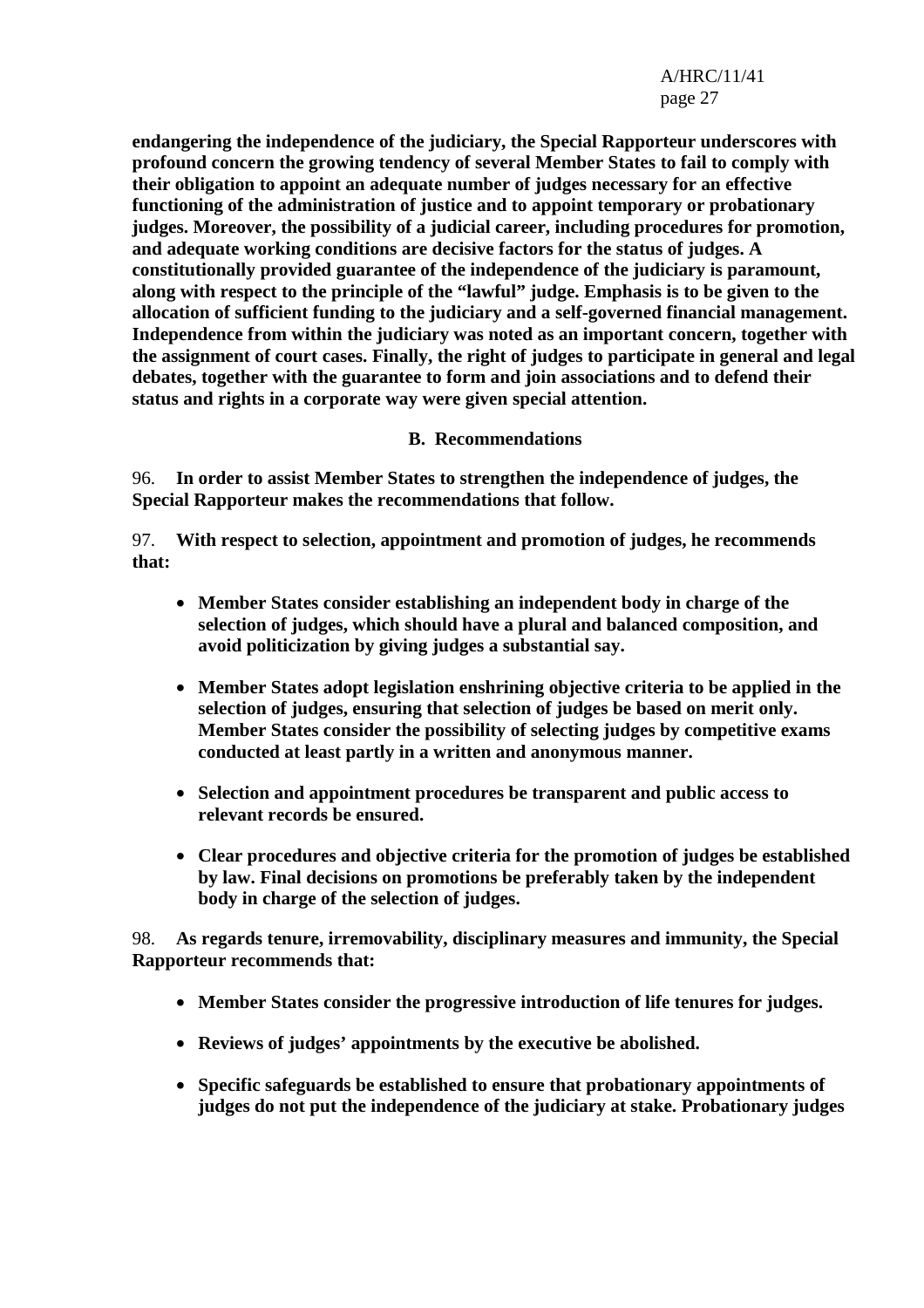**be automatically granted life appointment or fixed tenure unless they were dismissed as a consequence of disciplinary measures or the decision of an independent body following a specialized procedure that determined that a certain individual is not capable of fulfilling the role of a judge.** 

- **Member States give paramount attention to upholding the key principle of irremovability.**
- **Member States establish an independent body in charge of disciplining judges.**
- **Member States adopt legislation giving detailed guidance on the infractions by judges triggering disciplinary measures, including the gravity of the infraction which determines the kind of disciplinary measure. Disciplinary measures must be proportional to the gravity of the infraction.**
- **Decisions related to disciplinary measures be made public.**
- **Adequate civil and criminal immunity for judges be guaranteed by the Constitution or equivalent, and that detailed procedures for lifting immunity be inscribed in law, reinforcing the independence of the judiciary.**
- 99. **Regarding conditions of service, he recommends that:** 
	- **Judges be remunerated adequately, with due regard for the responsibilities and the nature of their office and without delay.**
	- **Adequate human and material resources be allocated to ensure the proper functioning of justice.**
	- **Special attention be paid to ensuring the security of judges, in particular the adoption of preventive security measures for increased protection of judges handling cases of large-scale corruption, organized crime, terrorism, crimes against humanity, or any other cases exposing them to higher risk.**
	- **Besides pre-service and initial training, focused attention be paid to continuing legal education of sitting judges.**
- 100. **With respect to institutional guarantees, the Special Rapporteur recommends that:** 
	- **Competencies of the different branches of power be clearly distinguished and enshrined in the Constitution or equivalent.**
	- **The independence of the judiciary be enshrined in the Constitution or be considered as a fundamental principle of law. Both principles must adequately be translated into domestic law.**